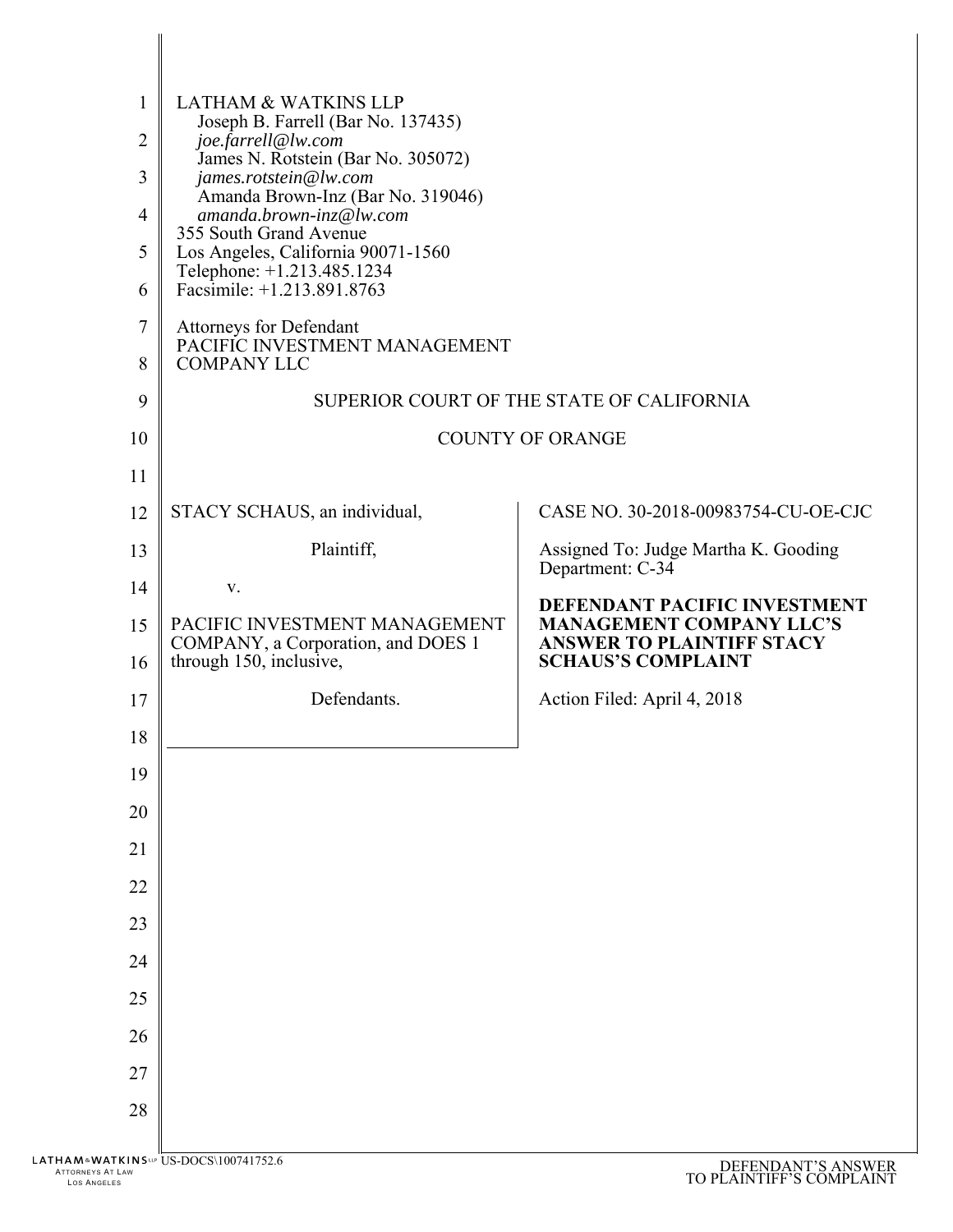1  $\mathcal{D}_{\mathcal{L}}$ 3 4 5 6 7 8 9 10 11 12 13 14 15 16 17 18 19 20 21 22 23 24 25 26 27 Defendant Pacific Investment Management Company LLC ("PIMCO" or "Defendant") hereby answers the unverified Complaint of Plaintiff Stacy Schaus ("Plaintiff" or "Ms. Schaus") as follows: **RESPONSE TO ALLEGATIONS** 1. PIMCO admits the allegations of Paragraph 1 of the Complaint. 2. PIMCO denies that it is a corporation. PIMCO is a Delaware limited liability company. Except as expressly denied or alleged, PIMCO admits the allegations of Paragraph 2 of the Complaint. 3. PIMCO denies the allegations of Paragraph 3 of the Complaint as to its alleged actions or inactions. As to all other alleged defendants, PIMCO lacks sufficient information or belief to admit or deny the allegations of Paragraph 3 of the Complaint and denies them on that basis. 4. PIMCO denies the allegations of Paragraph 4 of the Complaint as to its alleged actions or inactions. As to all other alleged defendants, PIMCO lacks sufficient information or belief to admit or deny the allegations of Paragraph 4 of the Complaint and denies them on that basis. 5. Paragraph 5 of the Complaint contains a legal conclusion to which no response is required. To the extent any response is required, PIMCO lacks sufficient information or belief to admit or deny the allegations of Paragraph 5 of the Complaint and denies them on that basis. 6. PIMCO admits that it hired Plaintiff on or about April 24, 2006 as a Senior Vice President in its Defined Contribution Team. PIMCO admits that Plaintiff authored a book entitled "Successful Defined Contribution Investment Design" in 2017. Ms. Schaus's effort to write the book, which required her to dedicate a substantial part of her regular work time, was approved by her management, Richard Fulford and Thomas Otterbein, publication was paid by PIMCO, and numerous employees, male and female, contributed to the book with the support of Messrs. Fulford and Otterbein. Except as it has expressly admitted and alleged, PIMCO denies the allegations of Paragraph 6 of the Complaint. 7. PIMCO denies that Ms. Schaus merited promotion to Executive Vice President in 2009. To the contrary, Ms. Schaus, who had been hired in 2006 as a Defined Contribution Specialist,

28 was elevated to Head of Defined Contribution, which included the Defined Contribution function

2

US-DOCS\100741752.6 DEFENDANT'S ANSWER TO PLAINTIFF'S COMPLAINT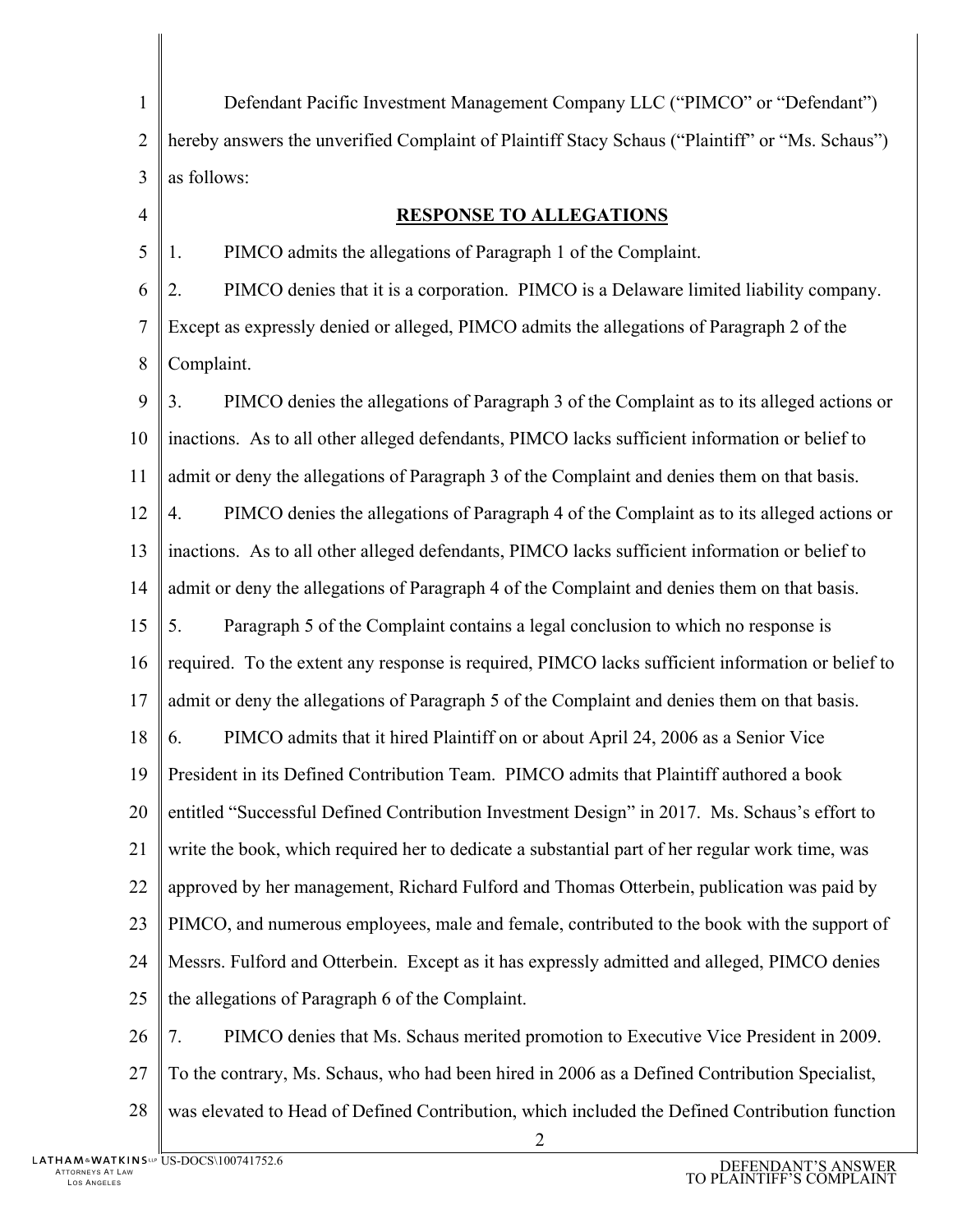1  $\mathcal{D}_{\mathcal{L}}$ 3 4 5 6 7 8 9 10 11 she previously worked in, as well as Stable Value and Separate Accounts, by Thomas Otterbein in January, 2008. After a year and three quarters in that role, Mr. Otterbein concluded that she was neglectful in her management of the Stable Value business and an ineffective manager. Among other things, she spent insufficient time managing direct reports and disproportionately focused on producing and promoting her written materials, which excessively taxed internal resources in order to support those efforts. By 2009, John Miller was transferred from another position in PIMCO to supervise Ms. Schaus and to lead the entire US Retirement function. Mr. Miller had joined PIMCO in 1999, had seven years greater tenure at PIMCO than Ms. Schaus, and had successfully managed PIMCO's public channel business and other functions. Except as it has expressly denied or alleged, PIMCO denies all allegations of Paragraph 7 of the Complaint.

12 13 14 15 16 17 18 19 20 21 22 23 24 25 26 27 28 8. PIMCO admits that Ms. Schaus was promoted to Executive Vice President in 2012. PIMCO denies that Ms. Schaus merited promotion in 2015, or that any other employee was promoted instead of Ms. Schaus. Ms. Schaus continued to struggle as a supervisor and in her interactions with colleagues, despite being provided with a management coach in late 2009 and early 2010, and receiving constructive criticism. As noted in her 2012 year-end performance review by her then-supervisor, John Miller: she "[c]an continue to improve her relationships both inside the DC team and outside the DC team; her desire to drive forward can create frustration in other teams/departments if not managed properly." In 2013, Mr. Miller solicited feedback from other PIMCO employees with whom Ms. Schaus regularly interacted, and continued to hear significant concerns, including that Ms. Schaus was not open to feedback or guidance, was not collaborative, was resistant to change and when challenged would find alternative means of getting her way, and needed to become a more sensitive manager. In 2015, Richard Fulford replaced John Miller as Ms. Schaus's manager. Mr. Fulford joined PIMCO in 2000, six years prior to Ms. Schaus. He spent six years, from 2003-2009, in PIMCO's London office servicing institutional clients throughout Europe. In 2009, he was appointed Head of the Public Channel, and in 2015 was appointed Head of US Retirement when John Miller left the firm. At the time he was made Head of US Retirement, he had sixteen years of investment experience, including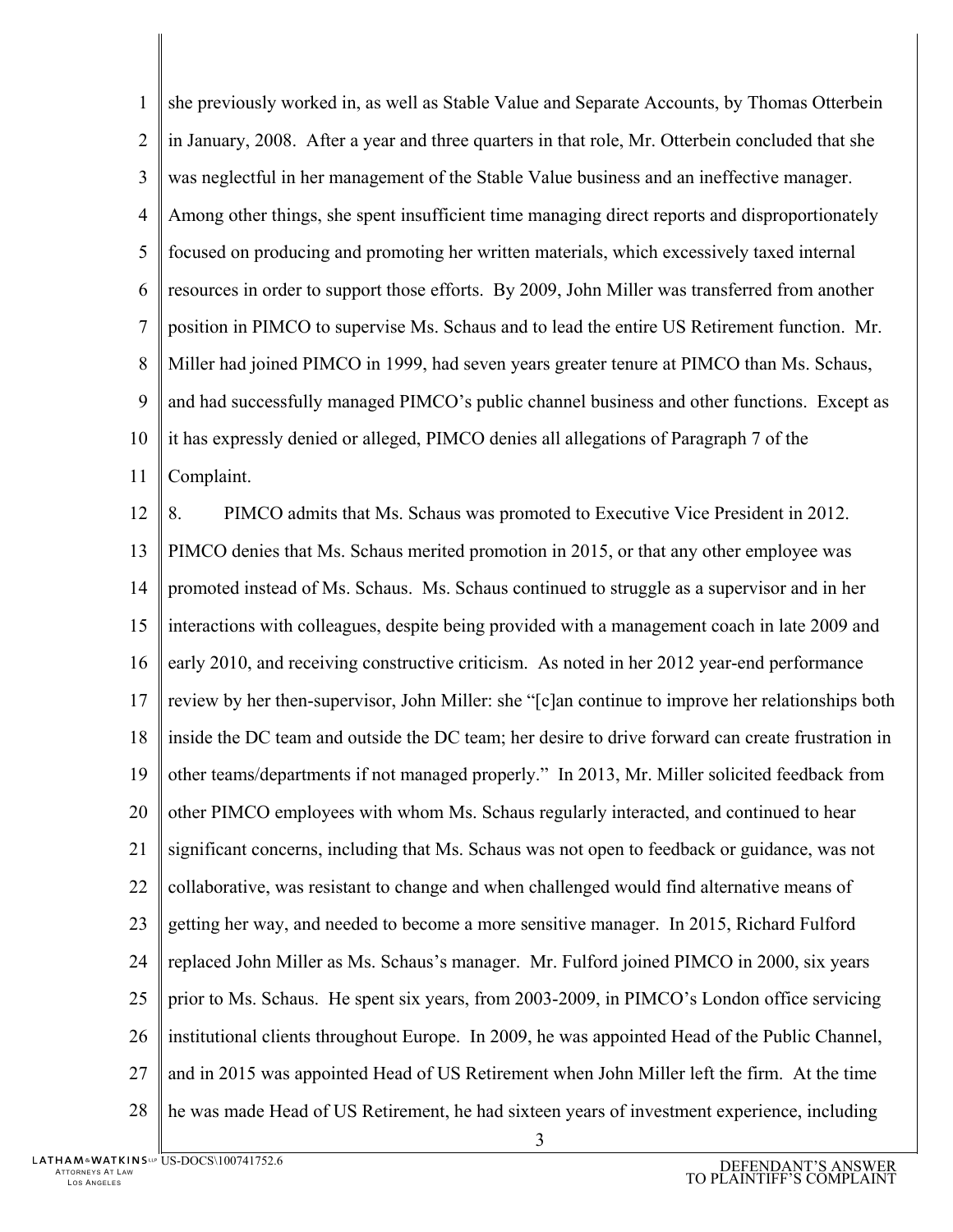1  $\overline{2}$ 3 4 key management experience during his time in Europe. In his role as Head of US Retirement, Mr. Fulford is responsible for overseeing a 23-person team, making his past success as a manager of people and businesses critical to the role. Except as it has expressly admitted or alleged, PIMCO denies the allegations of Paragraph 8 of the Complaint.

5 6 7 8 9 10 11 12 13 14 15 16 17 18 19 20 21 22 23 24 25 26 27 28 9. PIMCO denies that it paid Ms. Schaus less compensation, for substantially similar work, when viewed as a composite of skill, effort, and responsibility, and performed under similar working conditions, than it paid its male Executive Vice Presidents. To the contrary, Ms. Schaus has been very well paid, earning a seven-figure annual income, which was at or near the top of the market for her role, and, despite PIMCO's efforts to provide her with support and an opportunity to grow, has not advanced to other roles due to a long history of poor performance as a manager of others and resistance to feedback and change. Ms. Schaus has been the highest paid individual in the Defined Contribution function throughout her career at PIMCO. PIMCO further denies that Mr. Fulford, who supervises three functions in addition to the function in which Ms. Schaus is employed, performs substantially similar work, when viewed as a composite of skill, effort, and responsibility, and performed under similar working conditions, as Ms. Schaus. PIMCO further denies that Ms. Schaus was paid less for substantially similar work, when viewed as a composite of skill, effort, and responsibility, and performed under similar working conditions, than it paid some of its male Senior Vice Presidents. To the contrary, Ms. Schaus has been paid more than male Senior Vice Presidents who performed substantially similar work, when viewed as a composite of skill, effort, and responsibility, and performed under similar working conditions, as Ms. Schaus. PIMCO admits that Managing Directors generally earn more than Executive Vice Presidents. Except as it has expressly admitted, denied or alleged, PIMCO denies any and all remaining allegations in Paragraph 9 of the Complaint. 10. PIMCO denies that it has paid Ms. Schaus less than male employees for substantially similar work, when viewed as a composite of skill, effort, and responsibility, and performed under similar work conditions. To the contrary, Ms. Schaus has been the highest paid individual in the Defined Contribution team throughout her career at PIMCO and has been paid more than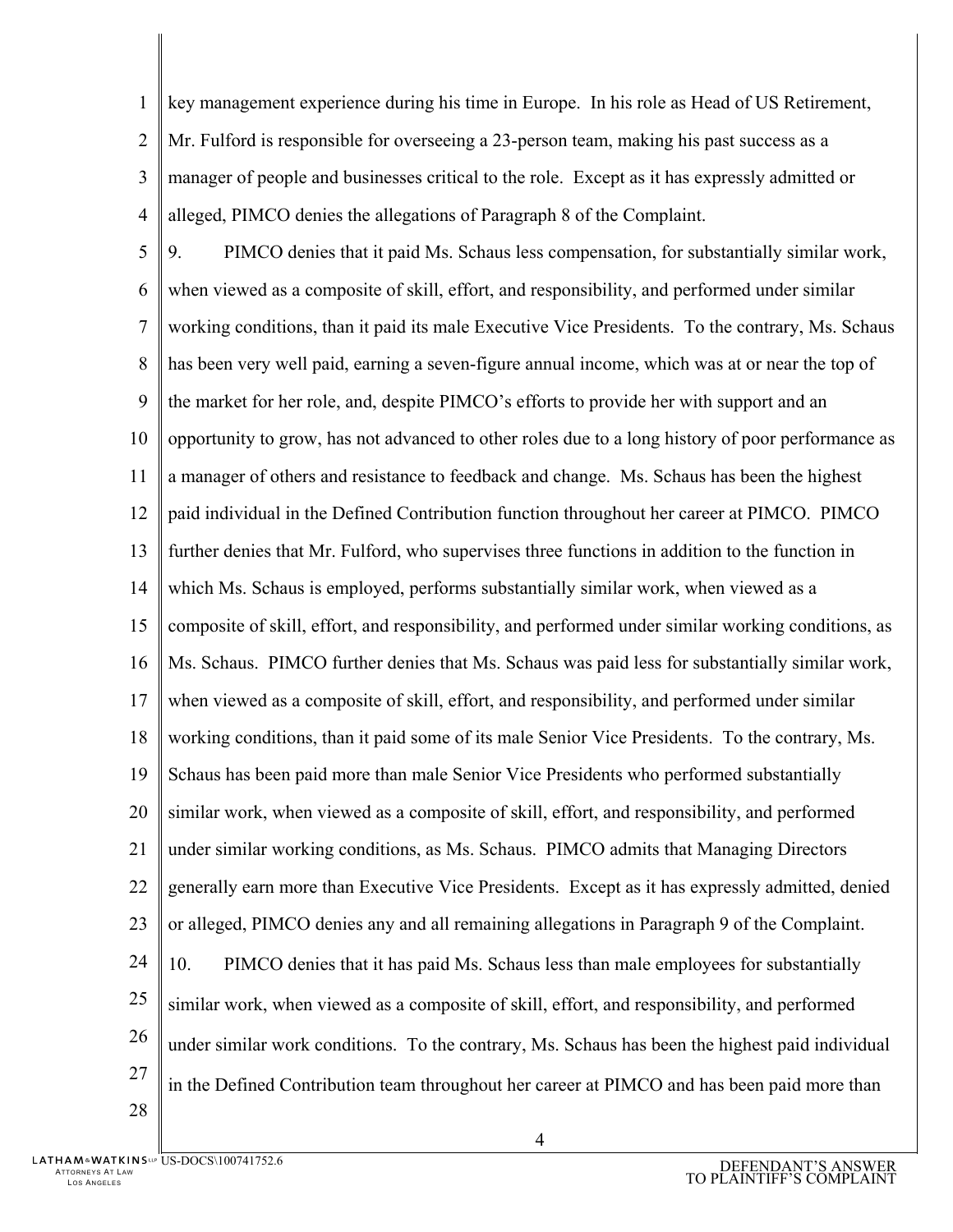| $\mathbf{1}$   | male employees in the most similar functions. PIMCO also denies that it has engaged in or has                                         |  |  |
|----------------|---------------------------------------------------------------------------------------------------------------------------------------|--|--|
| $\overline{2}$ | admitted to any bias against women. Since 2010, PIMCO has undertaken numerous efforts to                                              |  |  |
| $\mathfrak{Z}$ | avoid bias, conscious or unconscious. PIMCO's commitment to diversity is not new, but has                                             |  |  |
| $\overline{4}$ | continued through three Chief Executive Officers. Since 2010, PIMCO has undertaken                                                    |  |  |
| 5              | numerous initiatives to address diversity in the workplace. Examples of the initiatives that                                          |  |  |
| 6              | specifically addressed gender concerns <sup>1</sup> include:                                                                          |  |  |
| 7              | PIMCO (i) launched its global Women's Leadership Network, and (ii)<br>2010                                                            |  |  |
| 8              | began formal, regular monitoring of gender metrics.                                                                                   |  |  |
| 9              | PIMCO (i) implemented the Women's Leadership Development Program;<br>2011<br>$\bullet$                                                |  |  |
| 10             | (ii) began tracking gender diversity of interview candidates slates; (iii) $700+$                                                     |  |  |
| 11             | employees globally attend Prof. Banaji's unconscious bias training; (iv) launched                                                     |  |  |
| 12             | a back-up child care program in the US; and (v) launched PIMCO's MBA                                                                  |  |  |
| 13             | Women's Forum.                                                                                                                        |  |  |
| 14             | PIMCO (i) conducted a Gender Diversity Forum; (ii) reviewed and<br>2012<br>$\bullet$                                                  |  |  |
| 15             | updated its core and leadership competencies to, in part, seek to ensure they were                                                    |  |  |
| 16             | unbiased; (iii) added unconscious bias concepts to its interviewing and hiring                                                        |  |  |
| 17             | training; (iv) expanded the WLN Mentoring Program to the top 40 women; and                                                            |  |  |
| 18             | (v) the CEO, COO and Head of HR formally encouraged greater use of flexible                                                           |  |  |
| 19             | scheduling.                                                                                                                           |  |  |
| 20             | PIMCO (i) implemented its Female Retention Outreach Program; (ii)<br>2013                                                             |  |  |
| 21             | established special parking for expectant mothers; (iii) conducted a Cognitive                                                        |  |  |
| 22             | Diversity seminar; (iv) conducted unconscious bias manager training sessions;                                                         |  |  |
| 23             | and (v) reviewed its performance management process.                                                                                  |  |  |
| 24             | PIMCO (i) expanded the WLN Mentoring Program to 140 men and<br>2014                                                                   |  |  |
| 25             |                                                                                                                                       |  |  |
| 26             | <sup>1</sup> PIMCO undertook substantial efforts to address diversity beyond gender diversity as well. For                            |  |  |
| 27             | example, PIMCO has created PIMCO Veterans, PIMCO Pride (LGBTA) and PIMCO<br>Multicultural to provide support to other diverse groups. |  |  |
| 28             | 5                                                                                                                                     |  |  |
|                |                                                                                                                                       |  |  |

 $\parallel$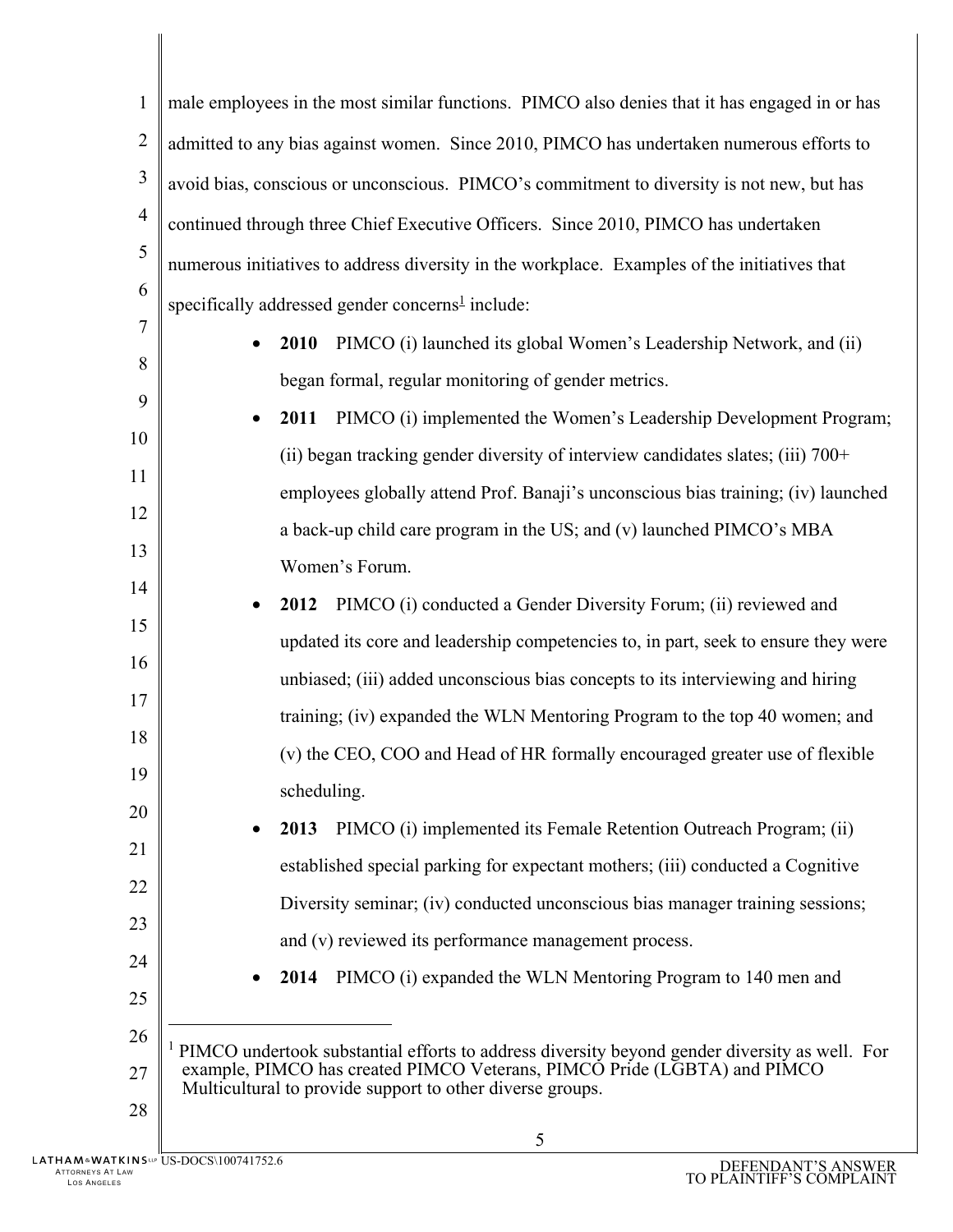| $\mathbf{1}$   | women at the VP level and above; (ii) launched the PIMCO Parents/Families                      |  |
|----------------|------------------------------------------------------------------------------------------------|--|
| $\overline{2}$ | group; (iii) enhanced paid parental leave benefits; (iv) reviewed and redesigned its           |  |
| 3              | performance management system designed to address unconscious bias; and (v)                    |  |
| 4              | specifically demanded that placement agencies present gender diverse candidates                |  |
| 5              | and required interview slates to be diverse.                                                   |  |
| 6              | PIMCO (i) conducted an event specifically for female clients; (ii)<br>2015                     |  |
| 7              | established the Flex committee to refine philosophy, processes, and guidance; (iii)            |  |
| 8              | conducted a Work-Life Integration seminar; (iv) began a real-time review of                    |  |
| 9              | promotion statistics designed to avoid disparities in the promotion process; and               |  |
| 10             | (v) added training and strategies that seek to combat bias to the Human Capital                |  |
| 11             | Review process.                                                                                |  |
| 12             | PIMCO (i) launched $Flex@PIMCO$ to provide more job flexibility; (ii) re-<br>2016              |  |
| 13             | launched PIMCO Women as part of its launch of other groups; (iii) enhanced                     |  |
| 14             | firm-wide IDC goals and moved the IDC team to the Executive Office; (iv)                       |  |
| 15             | appointed Sapna Shah as Senior Inclusion, Diversity and Culture Officer; (v)                   |  |
| 16             | launched an upward manager feedback process with a subset of questions focused                 |  |
| 17             | on inclusive leadership skills; and (vi) conducted global bias mitigation training             |  |
| 18             | sessions.                                                                                      |  |
| 19             | 2017 PIMCO (i) conducted a client event for female financial advisors at                       |  |
| 20             | PIMCO; (ii) engaged the global employee base on a session focused on                           |  |
| 21             | "Mentorship vs. Sponsorship;" and (iii) integrated Inclusion, Diversity & Culture              |  |
| 22             | objectives into the MD ratification process.                                                   |  |
| 23             | PIMCO's commitment has led to results. In three of the last five years, women Executive Vice   |  |
| 24             | Presidents were promoted at a higher rate than men, and in a fourth year the percentages were  |  |
| 25             | nearly identical. Except as it has expressly admitted, denied or alleged, PIMCO denies any and |  |
| 26             | all remaining allegations in Paragraph 10 of the Complaint.                                    |  |
| 27             | PIMCO denies the allegations in Paragraph 11 of the Complaint.<br>11.                          |  |
| 28             | PIMCO denies the allegations of Paragraph 12 of the Complaint.<br>12.                          |  |
|                | 6                                                                                              |  |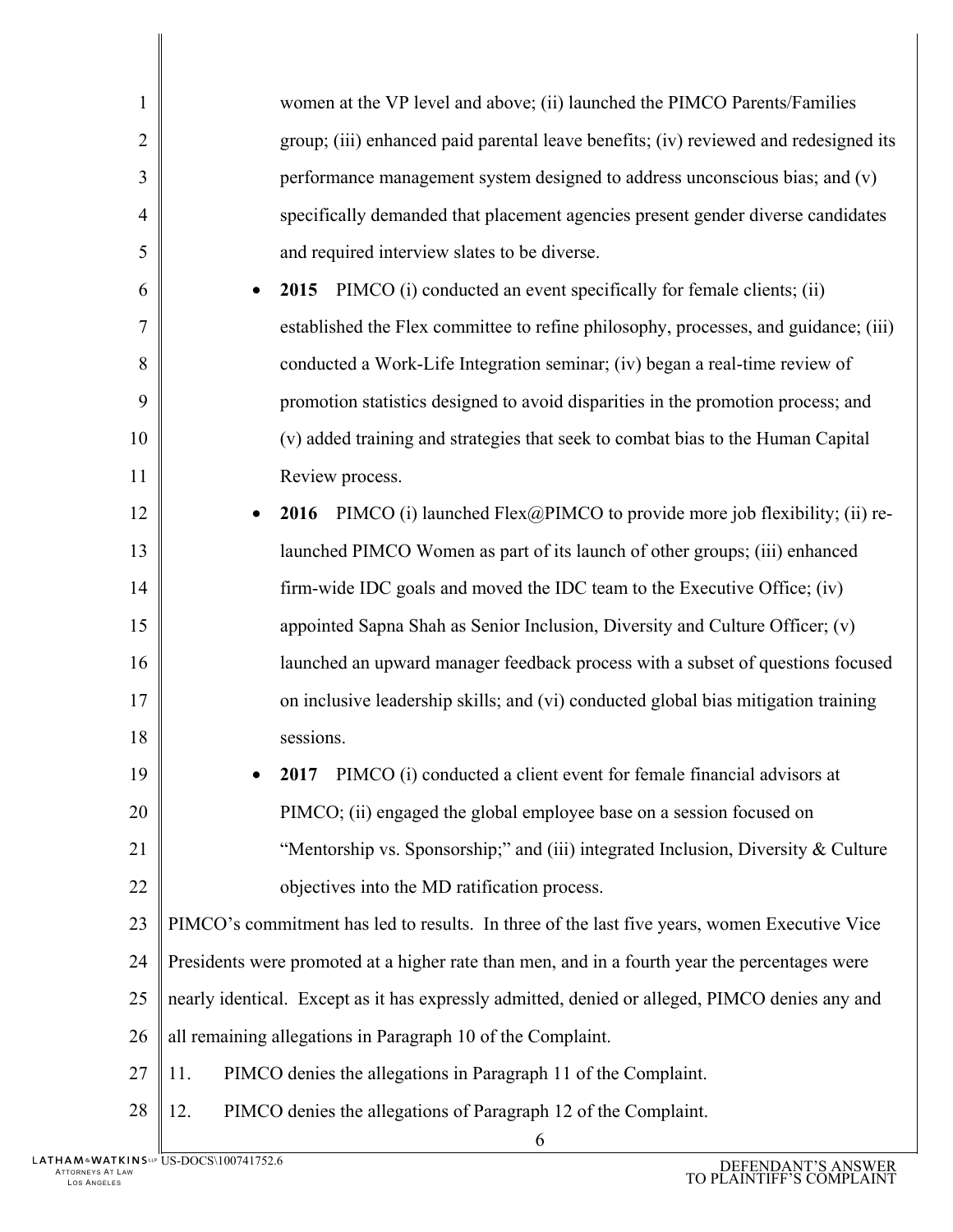1  $\overline{2}$ 3 4 5 6 7 8 9 10 11 12 13 14 15 16 17 18 19 20 21 22 23 24 25 26 27 28 13. PIMCO denies that it discriminates against women. As set forth in the response to Paragraph 10, PIMCO has undertaken substantial, successful efforts to promote and retain women, and has in three of the past five years promoted women Executive Vice Presidents to Managing Director at a higher rate than male Executive Vice Presidents. Except as expressly denied or alleged, PIMCO denies the allegations of Paragraph 13 of the Complaint. 14. On May 11, 2016, Ms. Schaus sent an email to Jay Jacobs, then President of PIMCO, questioning her rate of compensation and inquiring about her promotion opportunities. Ms. Schaus sent this email approximately a month and one-half after a subordinate female employee complained about Ms. Schaus's treatment of her and asked to be transferred. Her complaints included, but were not limited to, Ms. Schaus's last minute demands and unreasonable deadlines, frequent afterhours calls and emails, and requests that she send emails from Ms. Schaus's account and pretend that the emails were from Ms. Schaus. In one instance Ms. Schaus directed her subordinate to "ask [her client] about the wife and kids and pretend you are their best friend." Approximately a year later, her replacement, another female, also asked to transfer to another position, raising similar complaints. This was the first time Ms. Schaus raised any question as to whether she was paid equally to male colleagues or otherwise made any statement that could be interpreted to be a complaint of discrimination. Mr. Jacobs directed the Global Head of Human Resources, Robin Shanahan (nee Nabors), to investigate Ms. Schaus's concerns so they could be addressed. Ms. Shanahan promptly undertook an investigation, and found no discrepancy in Ms. Schaus's compensation. In fact, Ms. Shanahan found that Ms. Schaus was paid consistent with or better than male employees with similar titles, duties, skill sets, and seniority. After Ms. Shanahan reported the findings to Mr. Jacobs, Mr. Jacobs and Mr. Otterbein met with Ms. Schaus, and reported those findings. Ms. Shanahan reviewed the issue again in 2017, with the same conclusion. Messrs. Jacobs and Otterbein also addressed Ms. Schaus's concerns about career advancement. They advised her that, while she had been a strong contributor with her client engagement skills, she continued to fall short on supervisor and management skills. This has led to her role being more of a subject matter expert than a leader of others. She was advised that it was critical for her to work on her people management skills if she wanted to be

7

US-DOCS\100741752.6 DEFENDANT'S ANSWER TO PLAINTIFF'S COMPLAINT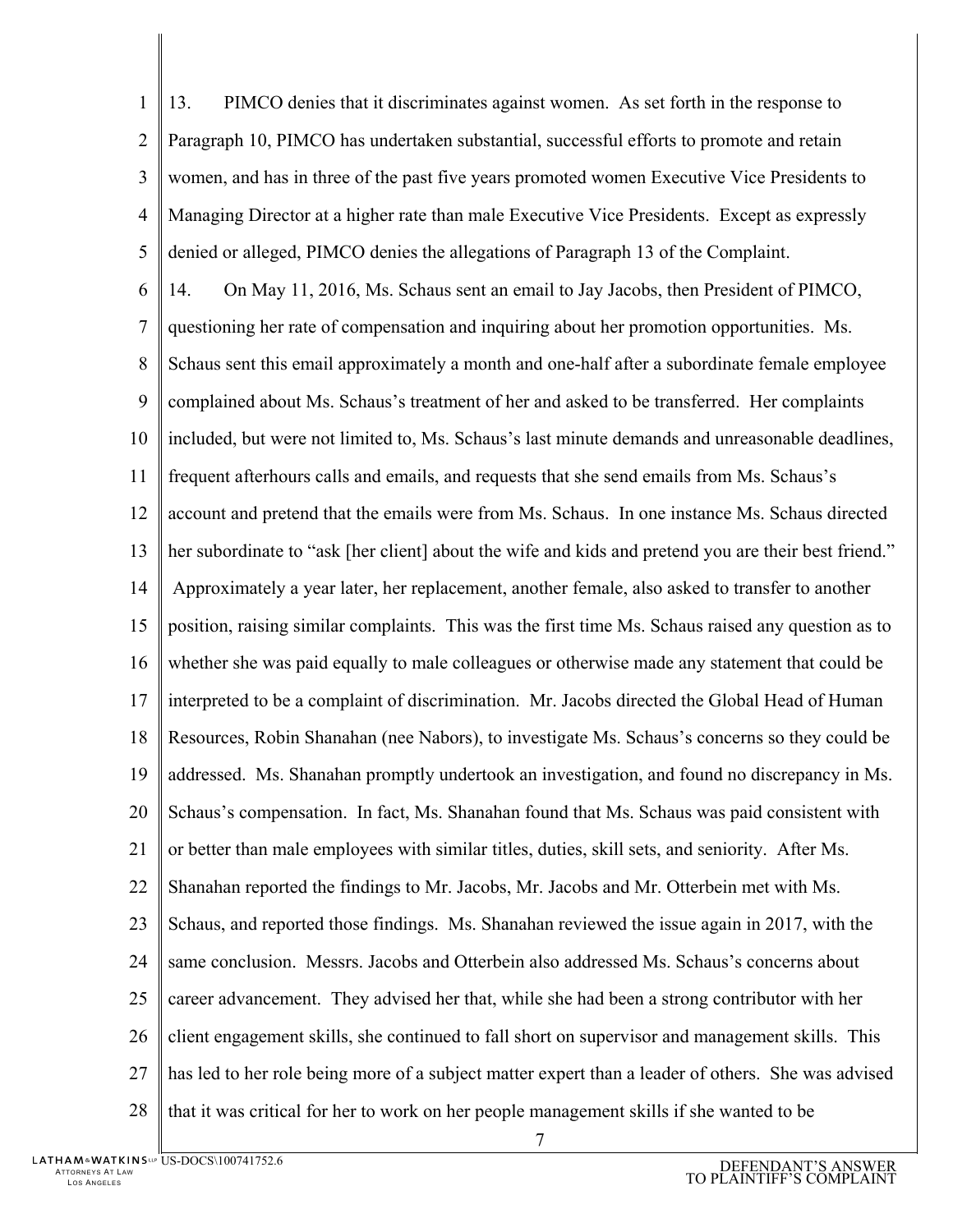| $\mathbf{1}$   | responsible for supervising a team. Contrary to her allegation that Mr. Jacobs did nothing, Ms.    |
|----------------|----------------------------------------------------------------------------------------------------|
| $\overline{2}$ | Schaus emailed her appreciation for the response to her concern. Except as it has expressly        |
| 3              | alleged, PIMCO denies the allegations of Paragraph 14 of the Complaint.                            |
| $\overline{4}$ | PIMCO's response to Paragraph 14 is incorporated by reference herein. Contrary to Ms.<br>15.       |
| 5              | Schaus's claim of retaliation, numerous employees complained about Ms. Schaus's treatment of       |
| 6              | them and their teams. As noted in the response to Paragraph 14 above, two subordinate female       |
| 7              | employees complained about Ms. Schaus's treatment of them; one shortly before Ms. Schaus's         |
| 8              | email to Mr. Jacobs, in which the employee sought to transfer to another position. Other           |
| 9              | employees complained about Ms. Schaus's treatment of them, or of their subordinates. In            |
| 10             | addition, in 2017, one employee who was working for Ms. Schaus complained that after he made       |
| 11             | an error, he felt threatened by Ms. Schaus. Other employees complained about Ms. Schaus's          |
| 12             | treatment of them, or of their subordinates, including employees who complained about Ms.          |
| 13             | Schaus's use of their research and work without acknowledgement, as well as her treatment of       |
| 14             | them and their subordinates in relation to her demands to assist in the researching and writing of |
| 15             | her book. None of these employees were aware of Ms. Schaus's communications with Mr.               |
| 16             | Jacobs. Except as it has expressly alleged, PIMCO denies the allegations of Paragraph 15 of the    |
| 17             | Complaint.                                                                                         |
| 18             | As set forth in PIMCO's responses to Paragraphs 14 and 15 of the Complaint, which are<br>16.       |
| 19             | incorporated herein, PIMCO promptly and appropriately responded to Ms. Schaus's email to Mr.       |
| 20             | Jacobs. Ms. Schaus did not suffer discrimination or retaliation.                                   |
| 21             | Ms. Schaus's compensation was not reduced by 30 percent in 2016, as alleged, but was               |
| 22             | reduced in 2015, 2016 and 2017 in light of substantial decline in the size of PIMCO's              |
| 23             | Defined Contribution and overall business.                                                         |
| 24             | Many other employees saw declines in their compensation, and some employees were                   |
| 25             | laid off.                                                                                          |
| 26             | The reduction in Ms. Schaus's level of compensation was significantly less than the                |
| 27             | percentage decline in the Defined Contribution business.                                           |
| 28             | Ms. Schaus continued to receive a seven-figure annual income through this challenging              |
|                |                                                                                                    |

8

 $\parallel$  $\overline{\phantom{a}}$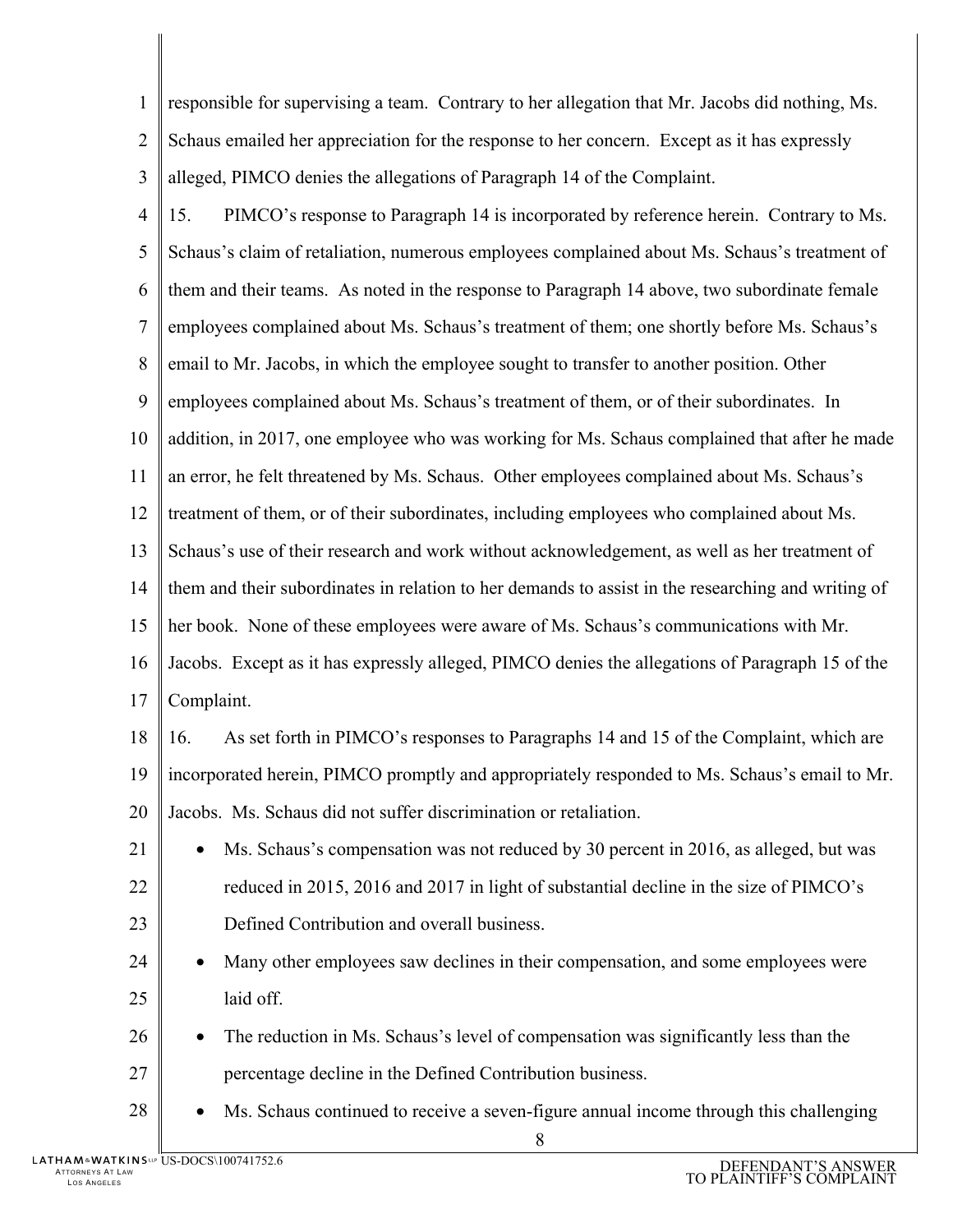1  $\mathcal{D}_{\mathcal{L}}$ 3 4 5 6 7 8 9 10 11 12 13 14 15 16 17 18 19 20 21 22 23 24 25 26 27 28 period for PIMCO's business. • Ms. Schaus was paid at a level higher than all of her Defined Contribution peers. • Ms. Schaus was paid in the top decile of industrywide compensation for her role. • Ms. Schaus was aware of the 2015 reduction and possible future reductions prior to her email to Mr. Jacobs in May 2016. Except as it has expressly alleged, PIMCO denies the allegations of Paragraph 16 of the Complaint. 17. PIMCO denies that Messrs. Fulford or Otterbein took away Ms. Schaus's "thought leadership" or that they did so in retaliation for any complaint by Ms. Schaus. To the contrary, Messrs. Fulford and Otterbein supported her effort to write a book. They authorized payment for its publication and limited use of PIMCO resources and personnel to assist in writing it. The decision to discontinue other writings by Ms. Schaus (e.g. DC Dialogue and DC Design) was made with the input and support of Ms. Schaus and was due to the poor performance of these pieces in the marketplace. In August 2015, PIMCO (led by Cathy Stahl, who was then an Executive Vice President and Global Head of Marketing, and later promoted to Managing Director) conducted an audit of PIMCO's full library of thought leadership. The resulting report found that Ms. Schaus's writings (e.g. DC Dialogue and DC Design) were performing far below the desired levels and in need of reevaluation while other publications not written by Ms. Schaus (e.g. DC Quarterly) were performing strongly. Subsequently, a working group consisting of five women, including Ms. Schaus, and one man, including members from Defined Contribution, Consultant Relations Group, Client Management, Marketing and Product Strategy, concluded that PIMCO's Defined Contribution thought leadership must evolve to include authorship beyond Ms. Schaus and include materials from the Chief Investment Officer, Executive Office and Head of Retirement. As a result, a DC Content Committee, comprised of senior leaders including six women (including Ms. Schaus) and five men was formed in November 2015 to optimize thought leadership materials going forward. This committee decided to elevate existing high performing DC thought leadership pieces, including the DC Quarterly, produced by the Marketing team, and the DC Consulting Survey, led by Ms. Schaus, and to create a new, action

9

US-DOCS\100741752.6 DEFENDANT'S ANSWER TO PLAINTIFF'S COMPLAINT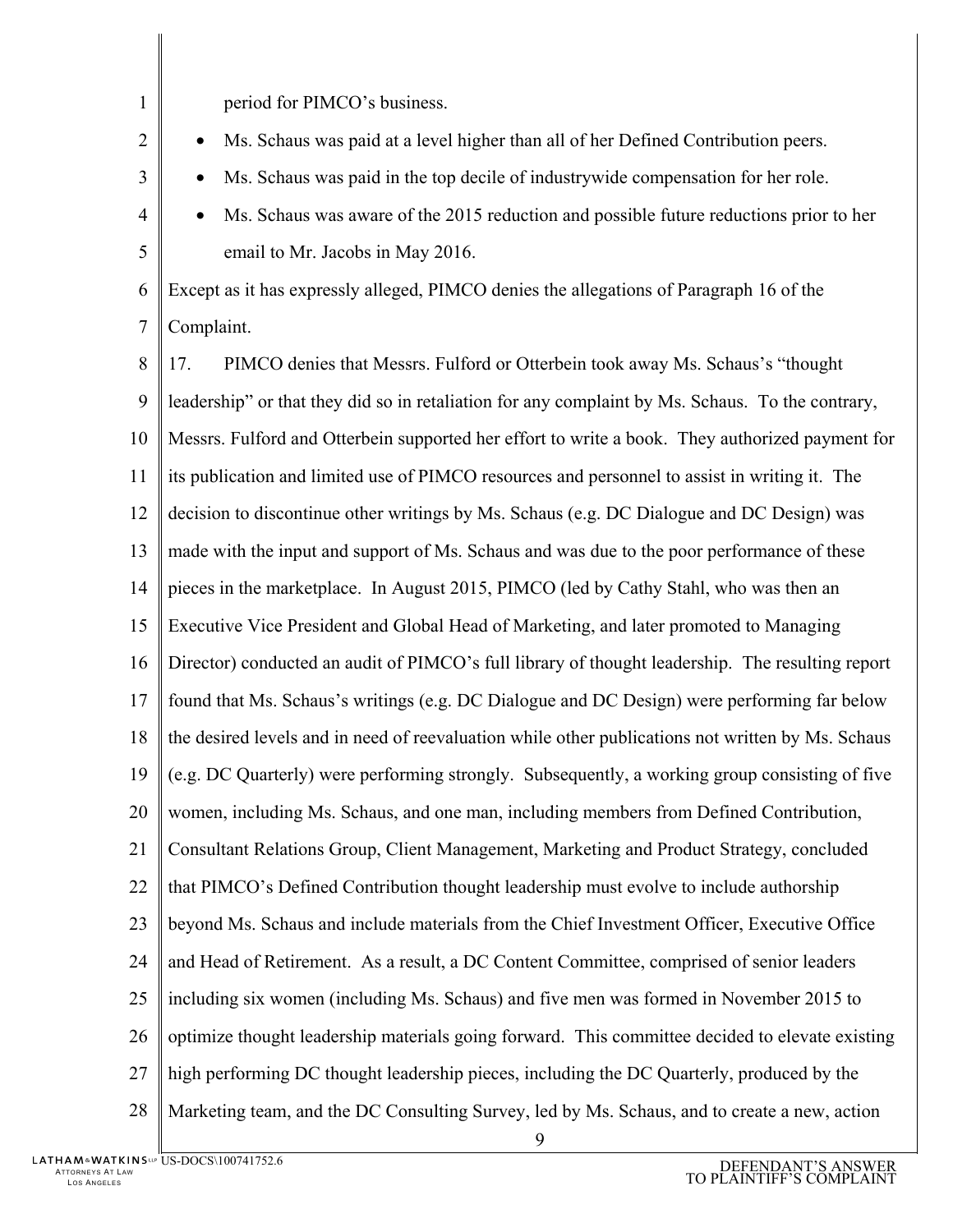1  $\overline{2}$ 3 4 5 6 7 8 9 10 11 oriented piece "Top 6 Ideas for Plan Sponsors in 2016," not authored by Ms. Schaus. The DC Content Committee also decided to pause production of poorly performing DC thought leadership (e.g. the DC Dialogue/DC Design, produced by Ms. Schaus). All of these events predate Ms. Schaus's May 2016 email to Mr. Jacobs. PIMCO lacks sufficient information or belief as to the truth of Ms. Schaus's allegation that "Plaintiff was still trying to work within PIMCO's system to earn the promotion that has eluded her since being promoted to Executive Vice President in 2012," and on that basis denies it. PIMCO admits that it removed Ms. Schaus as supervisor of other employees in 2017. It did so due to expansive and continuous complaints that she mistreated subordinates and colleagues. Except as it has expressly admitted, denied or alleged, PIMCO denies the allegations of Paragraph 17 of the Complaint, and denies them on that basis.

12 13 14 15 16 17 18 19 20 21 22 23 24 25 26 27 28 18. PIMCO admits that it retained a management coach at its expense for Ms. Schaus's development. PIMCO also admits that the quotations in Paragraph 18 of the Complaint appear in a report. The report from which they are excerpted is the result of a self-assessment of Ms. Schaus. The management coach used the test as an evaluative tool to determine Ms. Schaus's perception of herself. This was to be the first step in a process in which other employees, to be proposed by Ms. Schaus, would answer questions about Ms. Schaus, so that her self-assessment and the perception of her co-workers could be compared for development purposes. Ms. Schaus terminated the coaching process after the initial step, before the input of others, and an actual assessment by the coach, could be performed. Also, Ms. Schaus's quotes are selective and misrepresent the picture painted by the test. Ms. Schaus conspicuously omits the next sentence following the quote she cites, which states that Ms. Schaus's "HDS show her to be a person that has derailers that reveal her to possibly be too Detached, Theatrical, and Unusual in ways that can lead her to come across as more demanding, self-absorbed, unpredictable, and selfpromoting." Indeed, the red flags identified regarding Ms. Schaus's management style are consistent with the complaints that at least nine employees made to PIMCO about Ms. Schaus, all of whom were unaware of her May 11, 2016 letter. PIMCO is only aware of these facts because Ms. Schaus disclosed the report and terminated the coaching assignment. Except as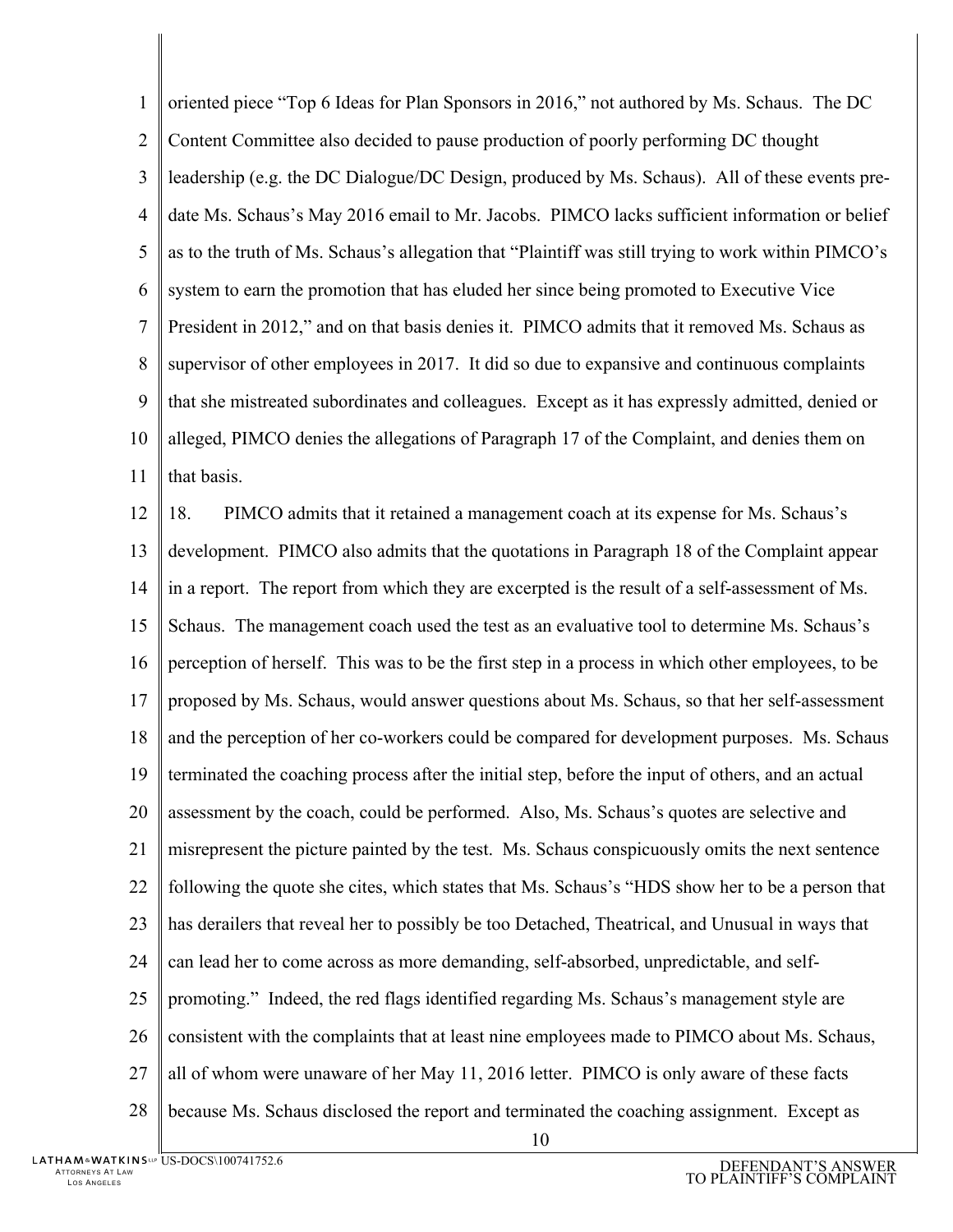| $\mathbf{1}$ | expressly admitted or alleged, PIMCO denies the allegations of Paragraph 18 of the Complaint.  |  |
|--------------|------------------------------------------------------------------------------------------------|--|
| 2            | PIMCO admits that Ms. Schaus correctly quotes one sentence in her 2015 year-end<br>19.         |  |
| 3            | review. However, Ms. Schaus has years of feedback questioning her management skills prior to   |  |
| 4            | 2015. Except as expressly admitted or alleged, PIMCO denies the allegations of Paragraph 19 of |  |
| 5            | the Complaint.                                                                                 |  |
| 6            | Admitted.<br>20.                                                                               |  |
| 7            | PIMCO incorporates by reference its responses to Paragraphs 1 through 20 of the<br>21.         |  |
| 8            | Complaint as if set forth fully herein.                                                        |  |
| 9            | 22.<br>Paragraph 22 of the Complaint states a legal conclusion as to which no response is      |  |
| 10           | required, and PIMCO denies it on that basis.                                                   |  |
| 11           | PIMCO admits that it is an employer within the meaning of the California Fair<br>23.           |  |
| 12           | Employment and Housing Act, and, except as expressly admitted, PIMCO denies the allegations    |  |
| 13           | of Paragraph 23 of the Complaint as to PIMCO. As to all other alleged defendants, PIMCO        |  |
| 14           | lacks sufficient information or belief to admit or deny the allegations of Paragraph 23 of the |  |
| 15           | Complaint and denies them on that basis.                                                       |  |
| 16           | Denied.<br>24.                                                                                 |  |
| 17           | 25.<br>Denied.                                                                                 |  |
| 18           | Denied.<br>26.                                                                                 |  |
| 19           | $\vert$ 27.<br>Denied.                                                                         |  |
| 20           | 28.<br>Denied.                                                                                 |  |
| 21           | Denied.<br>29.                                                                                 |  |
| 22           | Denied.<br>30.                                                                                 |  |
| 23           | 31.<br>PIMCO incorporates by reference its responses to Paragraphs 1 through 30 of the         |  |
| 24           | Complaint as if set forth fully herein.                                                        |  |
| 25           | Paragraph 32 of the Complaint states a legal conclusion as to which no response is<br>32.      |  |
| 26           | required, and PIMCO denies it on that basis.                                                   |  |
| 27           | Paragraph 33 of the Complaint states a legal conclusion as to which no response is<br>33.      |  |
| 28           | required, and PIMCO denies it on that basis.                                                   |  |
|              | 11                                                                                             |  |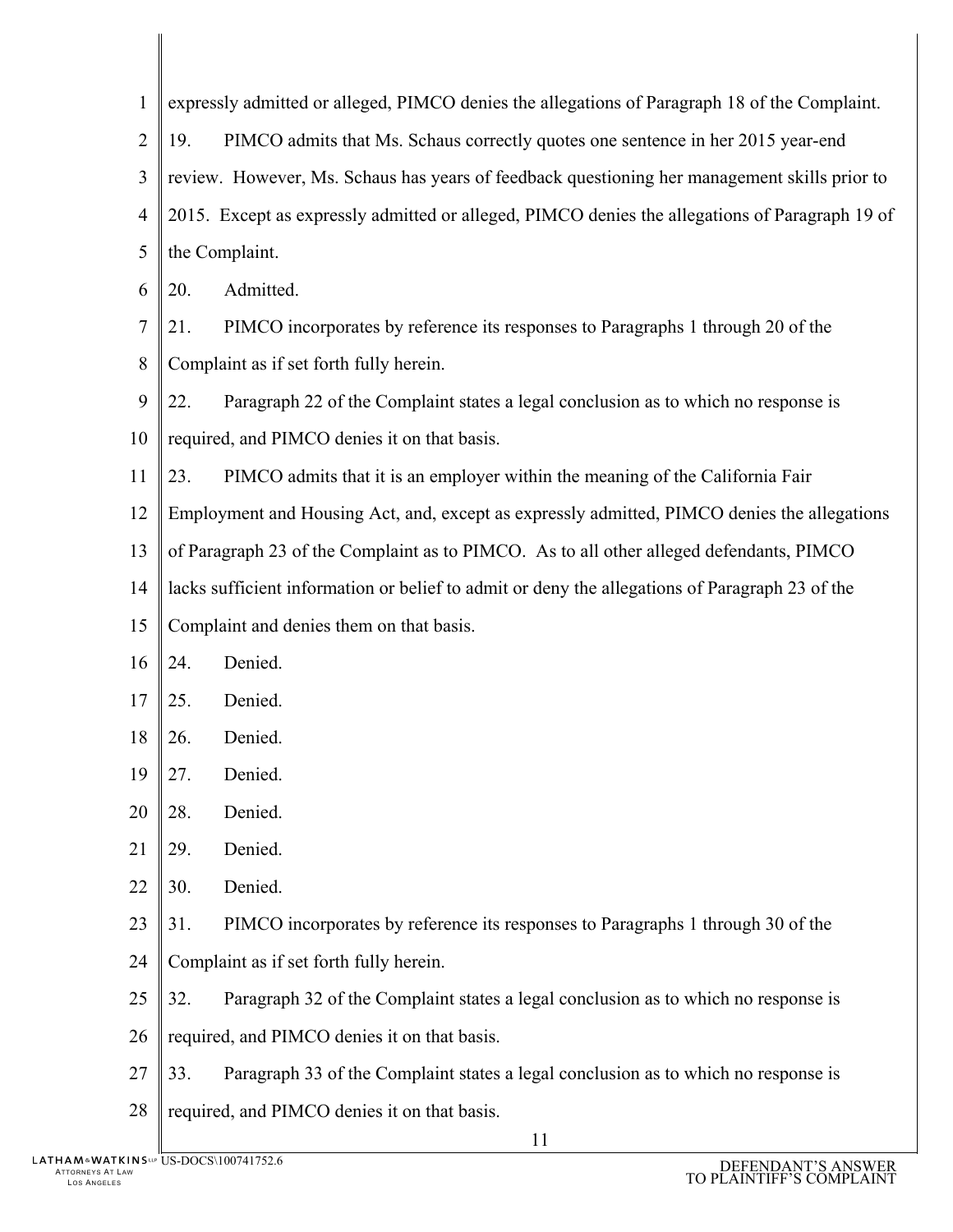- 1  $\mathcal{D}_{\mathcal{L}}$ 34. Paragraph 34 of the Complaint states a legal conclusion as to which no response is required, and PIMCO denies it on that basis.
- 3 35. Denied.
- 4 36. Denied.
- 5 6 7 8 37. PIMCO admits that Plaintiff sent an email to Jay Jacobs on May 11, 2016 questioning her compensation. PIMCO admits that Plaintiff's bonus was reduced in 2016 and 2017, as it had been in 2015. Except as expressly admitted, PIMCO denies the allegations of Paragraph 37 of the Complaint.
- 9 38. Denied.
- 10 39. Denied.
- 11 40. Denied.
- 12 41. Denied.
- 13 42. Denied.
- 14 15 43. PIMCO incorporates by reference its responses to Paragraphs 1 through 42 of the Complaint as if set forth fully herein.
- 16 44. Paragraph 44 of the Complaint states a legal conclusion as to which no response is
- 17 required, and PIMCO denies it on that basis.
- 18 45. PIMCO admits that it is an employer within the meaning of the California Fair
- 19 Employment and Housing Act, and, except as expressly admitted, PIMCO denies the allegations
- 20 of Paragraph 45 of the Complaint as to PIMCO. As to all other alleged defendants, PIMCO
- 21 lacks sufficient information or belief to admit or deny the allegations of Paragraph 45 of the
- 22 Complaint and denies them on that basis.
- 23 46. Denied.
- 24 47. Denied.
- 25 48. Denied.
- 26 49. Denied.
- 27 50. Denied.
- 28 51. Denied.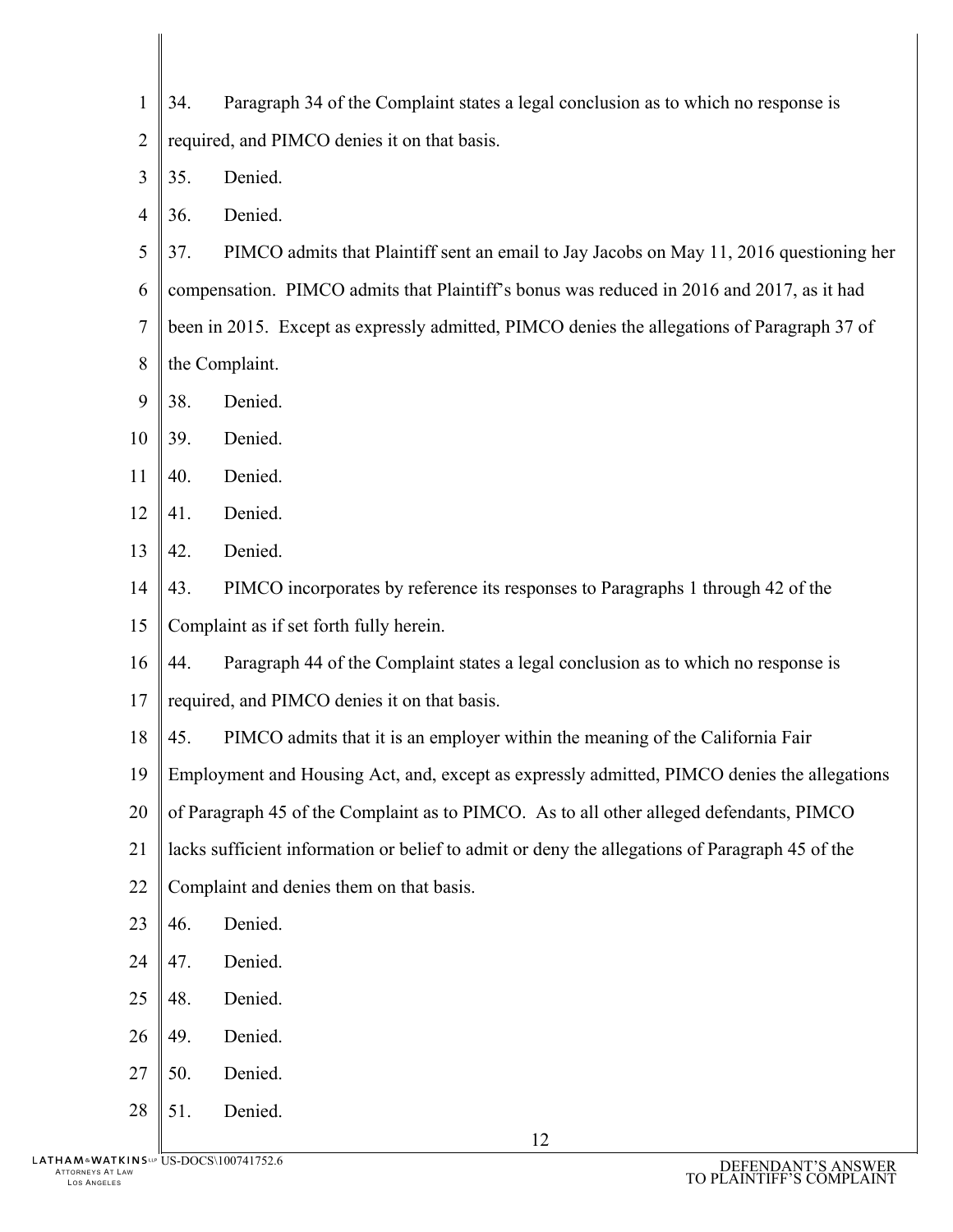- 1 52. Denied.
- $\overline{2}$ 3 53. PIMCO incorporates by reference its responses to Paragraphs 1 through 52 of the Complaint as if set forth fully herein.
- 4 5 54. Paragraph 54 of the Complaint states a legal conclusion as to which no response is required, and PIMCO denies it on that basis.
- 6 55. PIMCO admits that it is an employer within the meaning of the California Fair
- 7 Employment and Housing Act, and, except as expressly admitted, PIMCO denies the allegations
- 8 of Paragraph 55 of the Complaint as to PIMCO. As to all other alleged defendants, PIMCO
- 9 lacks sufficient information or belief to admit or deny the allegations of Paragraph 55 of the
- 10 Complaint and denies them on that basis.
- 11 56. PIMCO admits that Plaintiff sent an email to Jay Jacobs on May 11, 2016 raising
- 12 questions about her compensation, and subsequently has asserted that she believed she was paid
- 13 less than male co-workers and suffered discrimination. Except as expressly admitted, PIMCO
- 14 denies the allegations of Paragraph 56 of the Complaint.
- 15 16 17 18 57. PIMCO admits that Ms. Schaus correctly quotes one sentence in her 2015 year-end review. However, Ms. Schaus has years of feedback questioning her management skills prior to 2015. Except as expressly admitted or alleged, PIMCO denies the allegations of Paragraph 57 of the Complaint.
- 19 58. Denied.
- 20 59. Denied.
- 21 60. Denied.
- 22 61. Denied.
- 23 62. Denied.
- 24 63. Denied.
- 25 64. PIMCO incorporates by reference its responses to Paragraphs 1 through 63 of the
- 26 Complaint as if set forth fully herein.
- 27 65. Paragraph 65 of the Complaint states a legal conclusion as to which no response is
- 28 required, and PIMCO denies it on that basis.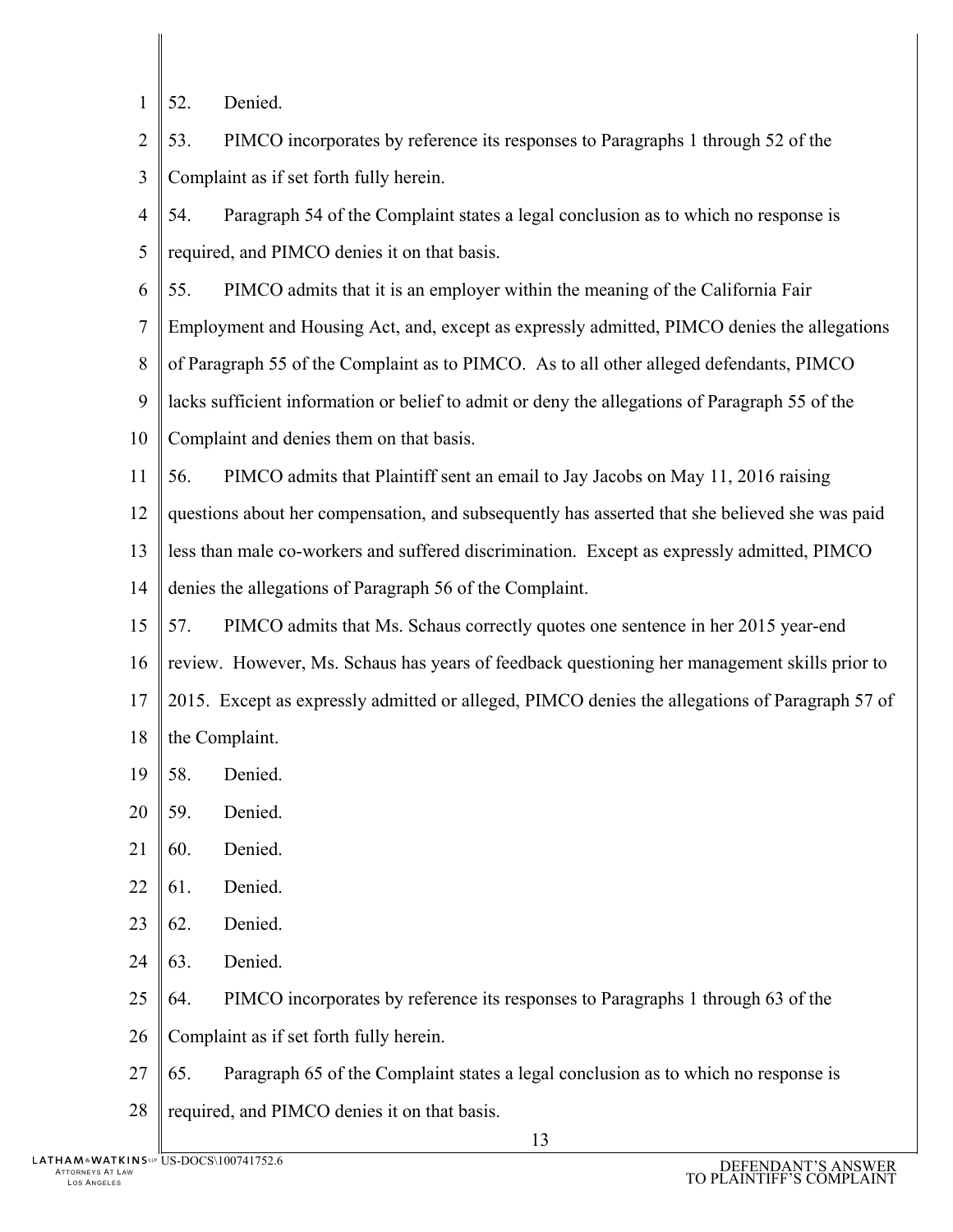1  $\overline{2}$ 3 4 5 66. PIMCO admits that it is an employer within the meaning of the California Fair Employment and Housing Act, and, except as expressly admitted, PIMCO denies the allegations of Paragraph 66 of the Complaint as to PIMCO. As to all other alleged defendants, PIMCO lacks sufficient information or belief to admit or deny the allegations of Paragraph 66 of the Complaint and denies them on that basis.

- 6 67. Denied.
- 7 68. Denied.
- 8 69. Denied.
- 9 70. Denied.
- 10 71. Denied.
- 11 72. Denied.

12 73. Denied.

13 14 74. PIMCO incorporates by reference its responses to Paragraphs 1 through 73 of the Complaint as if set forth fully herein.

15 75. Paragraph 75 of the Complaint states a legal conclusion as to which no response is

- 16 required, and PIMCO denies it on that basis.
- 17 76. PIMCO admits that Plaintiff sent an email to Jay Jacobs on May 11, 2016 raising
- 18 questions about her compensation, and subsequently has asserted that she believed she was paid
- 19 less than male co-workers and suffered discrimination. Except as expressly admitted, PIMCO
- 20 denies the allegations of Paragraph 76 of the Complaint.
- 21 77. PIMCO admits that Ms. Schaus correctly quotes one sentence in her 2015 year-end
- 22 review. However, Ms. Schaus has years of feedback questioning her management skills prior to
- 23 2015. Except as expressly admitted or alleged, PIMCO denies the allegations of Paragraph 77 of
- 24 the Complaint.
- 25 78. Denied.
- 26 79. Denied.
- 27 80. Denied.
- 28 81. Denied.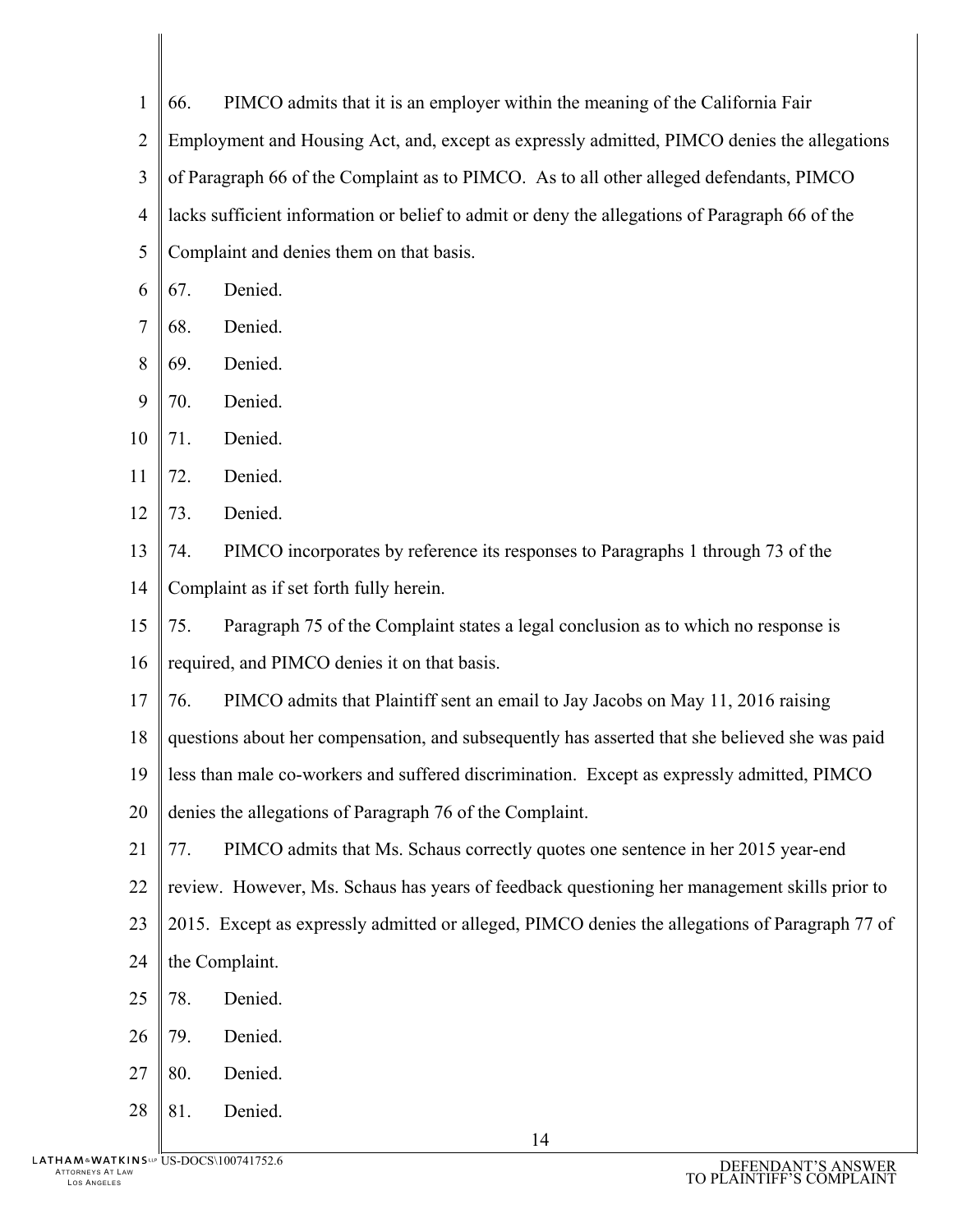| 1                  | 82.<br>Denied.                                                                                     |
|--------------------|----------------------------------------------------------------------------------------------------|
| $\overline{2}$     | Denied.<br>83.                                                                                     |
| 3                  | PIMCO incorporates by reference its responses to Paragraphs 1 through 83 of the<br>84.             |
| $\overline{4}$     | Complaint as if set forth fully herein.                                                            |
| 5                  | 85.<br>Denied.                                                                                     |
| 6                  | Denied.<br>86.                                                                                     |
| 7                  | <b>AFFIRMATIVE DEFENSES</b>                                                                        |
| 8                  | Defendant asserts the following separate and affirmative defenses to Plaintiff's                   |
| 9                  | Complaint:                                                                                         |
| 10                 | <b>FIRST AFFIRMATIVE DEFENSE</b>                                                                   |
| 11                 | <b>TO ALL CAUSES OF ACTION</b>                                                                     |
| 12                 | <b>(Failure to State a Cause of Action)</b>                                                        |
| 13                 | Plaintiff's Complaint, and each cause of action contained therein, fails to state a cause of       |
| 14                 | action against Defendant.                                                                          |
| 15                 | <b>SECOND AFFIRMATIVE DEFENSE</b>                                                                  |
| 16                 | <b>TO ALL CAUSES OF ACTION</b>                                                                     |
| 17                 | (Unclean Hands)                                                                                    |
| 18                 | Plaintiff's claims against Defendant are barred, in whole or in part, by the doctrine of           |
| 19                 | unclean hands.                                                                                     |
| 20                 | <b>THIRD AFFIRMATIVE DEFENSE</b>                                                                   |
| 21                 | <b>TO ALL CAUSES OF ACTION</b>                                                                     |
| 22                 | (Legitimate Business Reason)                                                                       |
| 23                 | Each act or omission of which Plaintiff complains, if it occurred, was taken for a                 |
| 24                 | legitimate business reason not prohibited by law.                                                  |
| 25                 |                                                                                                    |
| 26                 |                                                                                                    |
| 27                 |                                                                                                    |
| 28                 | 15                                                                                                 |
| <b>TLAW</b><br>LES | <b>ITKINS</b> <sup>LLP</sup> US-DOCS\100741752.6<br>DEFENDANT'S ANSWER<br>TO PLAINTIFF'S COMPLAINT |

ATTORNEYS AT LAW LOS ANGELES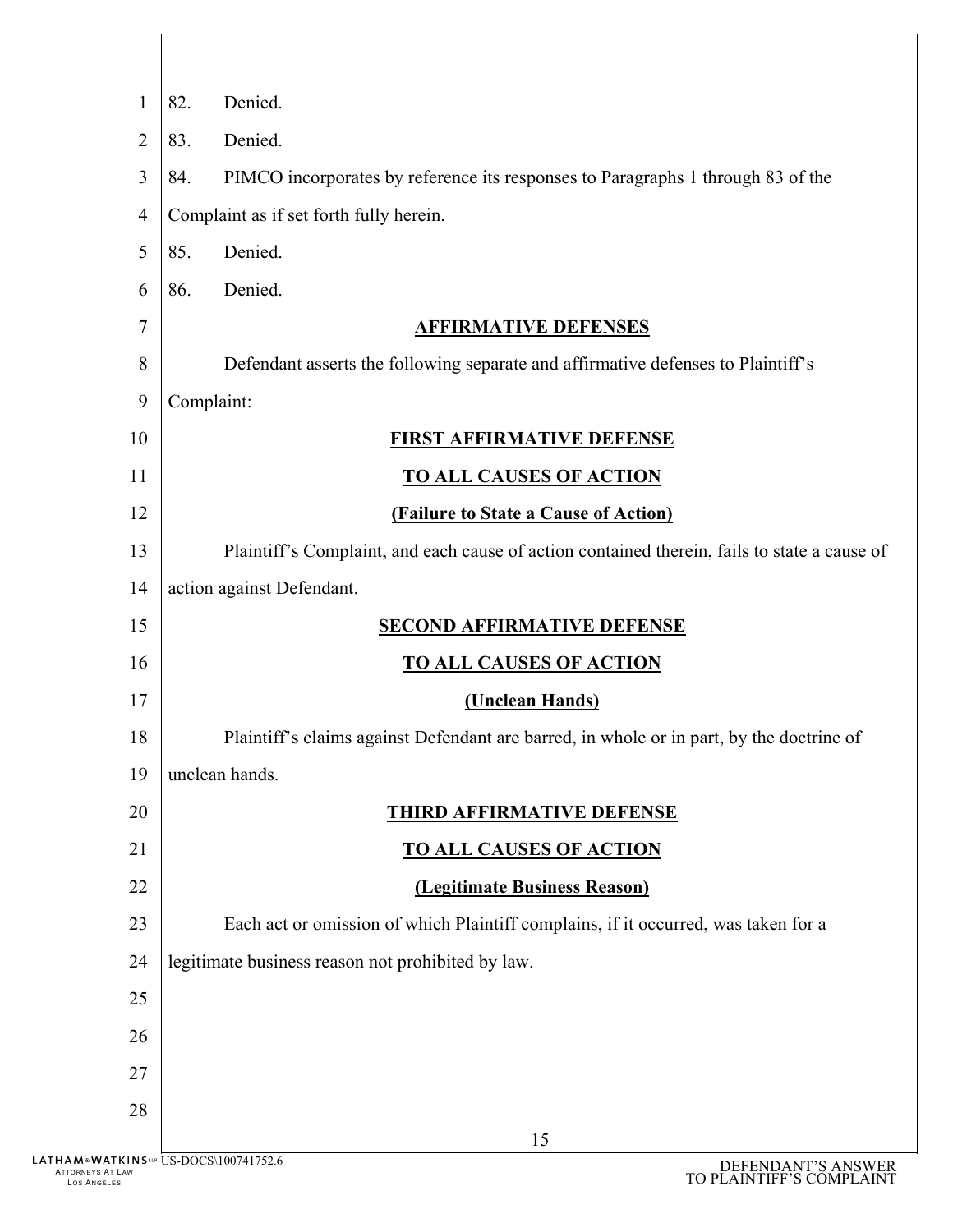| $\mathbf 1$  | <b>FOURTH AFFIRMATIVE DEFENSE</b>                                                                    |
|--------------|------------------------------------------------------------------------------------------------------|
| 2            | <b>TO ALL CAUSES OF ACTION</b>                                                                       |
| 3            | <b>(Failure to Mitigate)</b>                                                                         |
| 4            | Plaintiff is barred from recovery, in whole or in part, because of failure to exercise               |
| 5            | reasonable care and diligence to mitigate the alleged damages.                                       |
| 6            | FIFTH AFFIRMATIVE DEFENSE                                                                            |
| 7            | <u>TO ALL CAUSES OF ACTION</u>                                                                       |
| 8            | <b>(Estoppel/Equitable Estoppel)</b>                                                                 |
| 9            | Plaintiff's claims are barred by the doctrine of estoppel. Defendant is informed and                 |
| 10           | believes, and on that basis alleges, that each and every cause of action contained in Plaintiff's    |
| 11           | Complaint is barred by reason of acts, omissions, representations and conduct by Plaintiff on        |
| 12           | which Defendant was led to rely to its detriment, thereby barring under the doctrine of equitable    |
| 13           | estoppel any causes of action asserted in Plaintiff's Complaint.                                     |
| 14           | <b>SIXTH AFFIRMATIVE DEFENSE</b>                                                                     |
| 15           | <b>TO ALL CAUSES OF ACTION</b>                                                                       |
| 16           | (Waiver)                                                                                             |
| 17           | As a result of her own acts and omissions, Plaintiff has waived any right to recover under           |
| 18           | each and every cause of action purportedly alleged in Plaintiff's Complaint.                         |
| 19           | <b>SEVENTH AFFIRMATIVE DEFENSE</b>                                                                   |
| 20           | <b>TO ALL CAUSES OF ACTION</b>                                                                       |
| 21           | (Laches)                                                                                             |
| 22           | Plaintiff's Complaint, and each cause of action allegedly contained therein, is barred by            |
| 23           | the doctrine of laches.                                                                              |
| 24           | <b>EIGHTH AFFIRMATIVE DEFENSE</b>                                                                    |
| 25           | <b>TO ALL CAUSES OF ACTION</b>                                                                       |
| 26           | (No Right To Punitive Or Exemplary Damages)                                                          |
| 27           | Plaintiff is precluded from recovering punitive damages, either in whole or in part, from            |
| 28           | Defendant under the applicable provisions of law, including California Civil Code Section 3294<br>16 |
| T LAW<br>.ES | TKINSLP US-DOCS\100741752.6<br>DEFENDANT'S ANSWER<br>TO PLAINTIFF'S COMPLAINT                        |

 $\begin{array}{c} \begin{array}{c} \begin{array}{c} \end{array} \end{array} \end{array}$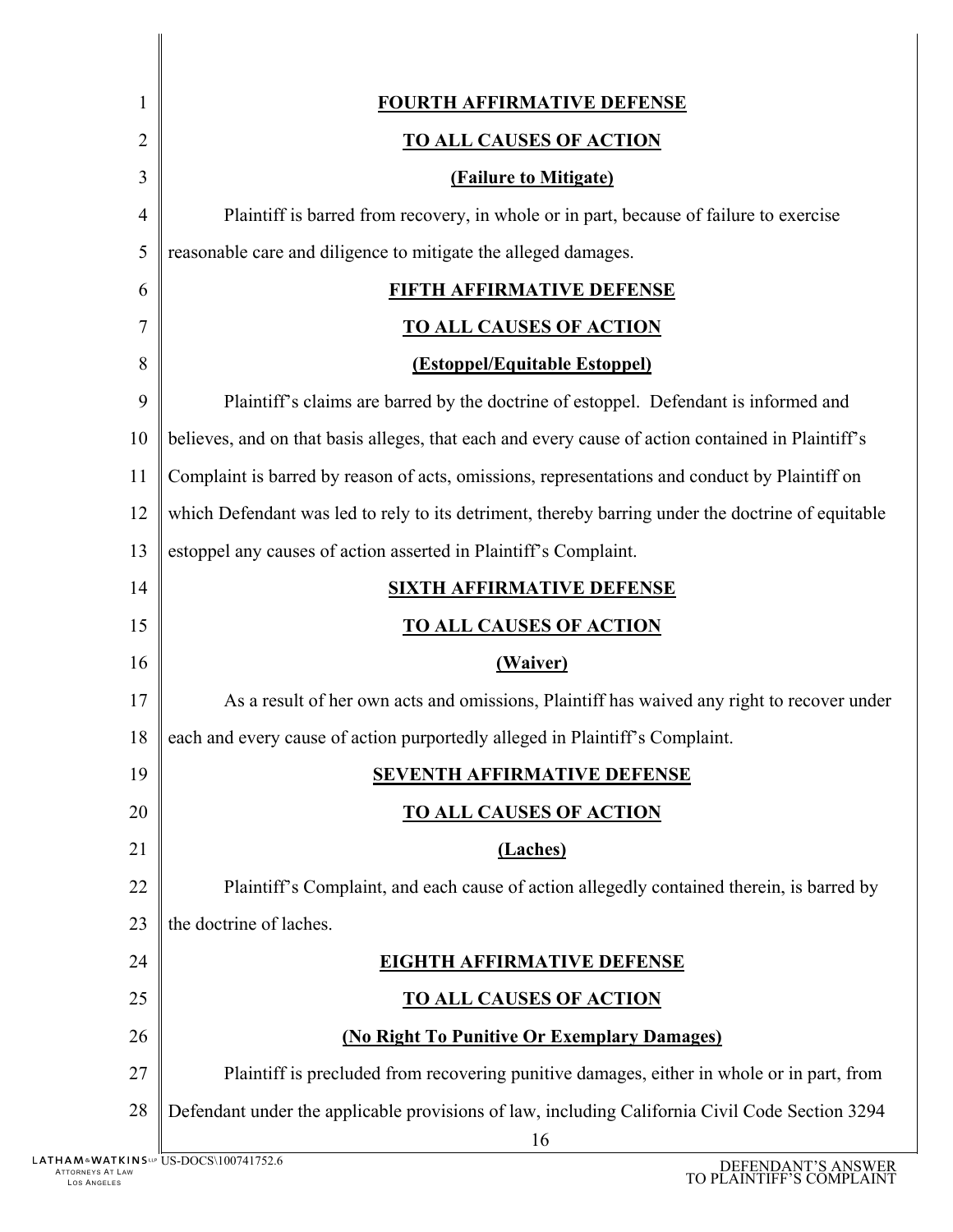| $\mathbf{1}$   | and the United States Constitution.                                                                 |
|----------------|-----------------------------------------------------------------------------------------------------|
| $\overline{2}$ | <b>NINTH AFFIRMATIVE DEFENSE</b>                                                                    |
| 3              | <b>TO ALL CAUSES OF ACTION</b>                                                                      |
| 4              | (Justification and Privilege)                                                                       |
| 5              | Each of Defendant's actions, respecting the subject matters alleged in the causes of                |
| 6              | action, and each of them, was undertaken in good faith, with the absence of malicious intent to     |
| 7              | injure Plaintiff, and constituted lawful, proper and justified means to further the sole purpose of |
| 8              | engaging in and continuing its business. Therefore, Plaintiff is barred, in whole or in part, from  |
| 9              | recovery on the alleged causes of action in the Complaint.                                          |
| 10             | <b>TENTH AFFIRMATIVE DEFENSE</b>                                                                    |
| 11             | <b>TO ALL CAUSES OF ACTION</b>                                                                      |
| 12             | <b>(Statutes of Limitations)</b>                                                                    |
| 13             | Plaintiff is barred from recovery, in whole or in part, on the basis of her failure to satisfy      |
| 14             | the statutes of limitations set forth in Section 1197.5 of the California Labor Code, Sections      |
| 15             | 12960 and 12965 of the California Government Code, Section 17208 of the California Business         |
| 16             | and Professions Code, and Sections 338 and 340 of the California Civil Procedure Code.              |
| 17             | <b>ELEVENTH AFFIRMATIVE DEFENSE</b>                                                                 |
| 18             | <b>TO ALL CAUSES OF ACTION</b>                                                                      |
| 19             | <b>(Failure to Exhaust Administrative Remedies)</b>                                                 |
| 20             | Plaintiff is barred from recovery, in whole or in part, because she failed to exhaust her           |
| 21             | administrative remedies prior to commencing suit against PIMCO.                                     |
| 22             | <b>TWELFTH AFFIRMATIVE DEFENSE</b>                                                                  |
| 23             | <b>TO ALL CAUSES OF ACTION</b>                                                                      |
| 24             | (Unjust Enrichment)                                                                                 |
| 25             | Plaintiff's Complaint, and each cause of action allegedly contained therein, is barred              |
| 26             | because Plaintiff would be unjustly enriched were she to be granted relief as she claimed.          |
| 27             |                                                                                                     |
| 28             |                                                                                                     |
|                | 17<br><b>TKINSEPTIS DOCS\1007417526</b>                                                             |

 $\mathbb{I}$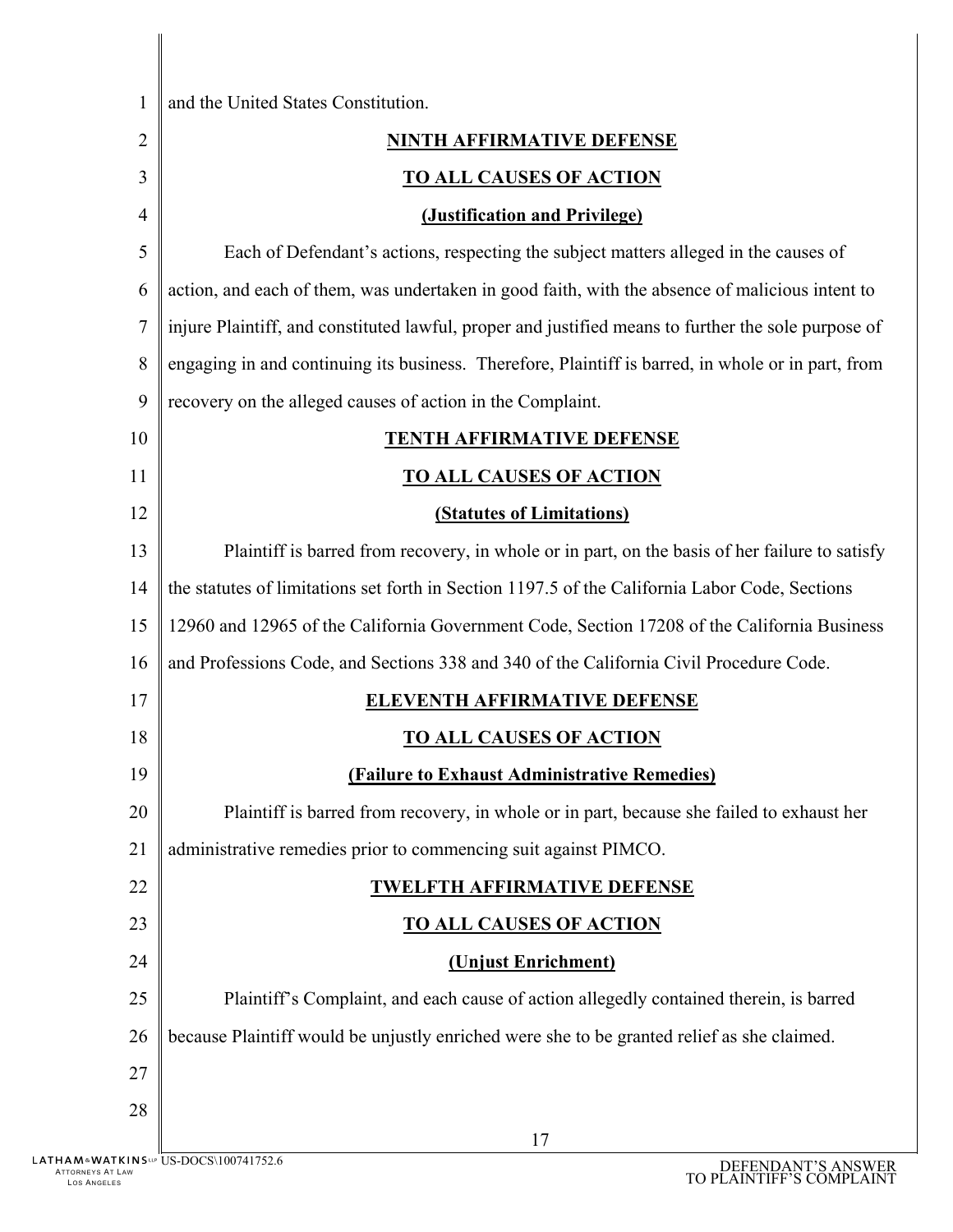| 1              | <b>THIRTEENTH AFFIRMATIVE DEFENSE</b>                                                                                  |
|----------------|------------------------------------------------------------------------------------------------------------------------|
| 2              | <b>TO ALL CAUSES OF ACTION</b>                                                                                         |
| 3              | (Vague, Ambiguous, and Uncertain)                                                                                      |
| $\overline{4}$ | Plaintiff's Complaint, and each cause of action allegedly contained therein, is vague,                                 |
| 5              | ambiguous and uncertain.                                                                                               |
| 6              | <b>FOURTEENTH AFFIRMATIVE DEFENSE</b>                                                                                  |
| 7              | <b>TO ALL CAUSES OF ACTION</b>                                                                                         |
| 8              | (No Injury or Damages)                                                                                                 |
| 9              | Plaintiff has suffered no injury or damages cognizable under any State or Federal laws.                                |
| 10             | FIFTEENTH AFFIRMATIVE DEFENSE                                                                                          |
| 11             | <b>TO THE SEVENTH CAUSE OF ACTION</b>                                                                                  |
| 12             | (Legitimate Business Practice)                                                                                         |
| 13             | Defendant's business practices were not unfair, unlawful, fraudulent or deceptive within                               |
| 14             | the meaning of California Business and Professions Code Section 17200.                                                 |
| 15             | <b>SIXTEENTH AFFIRMATIVE DEFENSE</b>                                                                                   |
| 16             | <b>TO SECOND CAUSE OF ACTION</b>                                                                                       |
| 17             | For any alleged violation that occurred after January 1, 2016, to the extent that Defendant                            |
| 18             | paid Plaintiff at wage rates less than the rates paid to employees of the opposite sex for                             |
| 19             | substantially similar work, when viewed as a composite of skill, effort, and responsibility, and                       |
| 20             | performed under similar working conditions, such a wage differential was based on a seniority                          |
| 21             | system, a merit system, a system that measured earnings by quantity or quality of production, or                       |
| 22             | a bona fide factor other than sex.                                                                                     |
| 23             | <b>SEVENTEENTH AFFIRMATIVE DEFENSE</b>                                                                                 |
| 24             | <b>TO SECOND CAUSE OF ACTION</b>                                                                                       |
| 25             | For any alleged violation that occurred prior to January 1, 2016, to the extent that                                   |
| 26             | Defendant paid Plaintiff at wage rates less than the rates paid to employees of the opposite sex in                    |
| 27             | the same establishment for equal work on jobs the performance of which requires equal skill,                           |
| 28             | effort and responsibility and which are performed under similar working conditions, such a wage<br>18<br>DOCQ100741752 |

Ц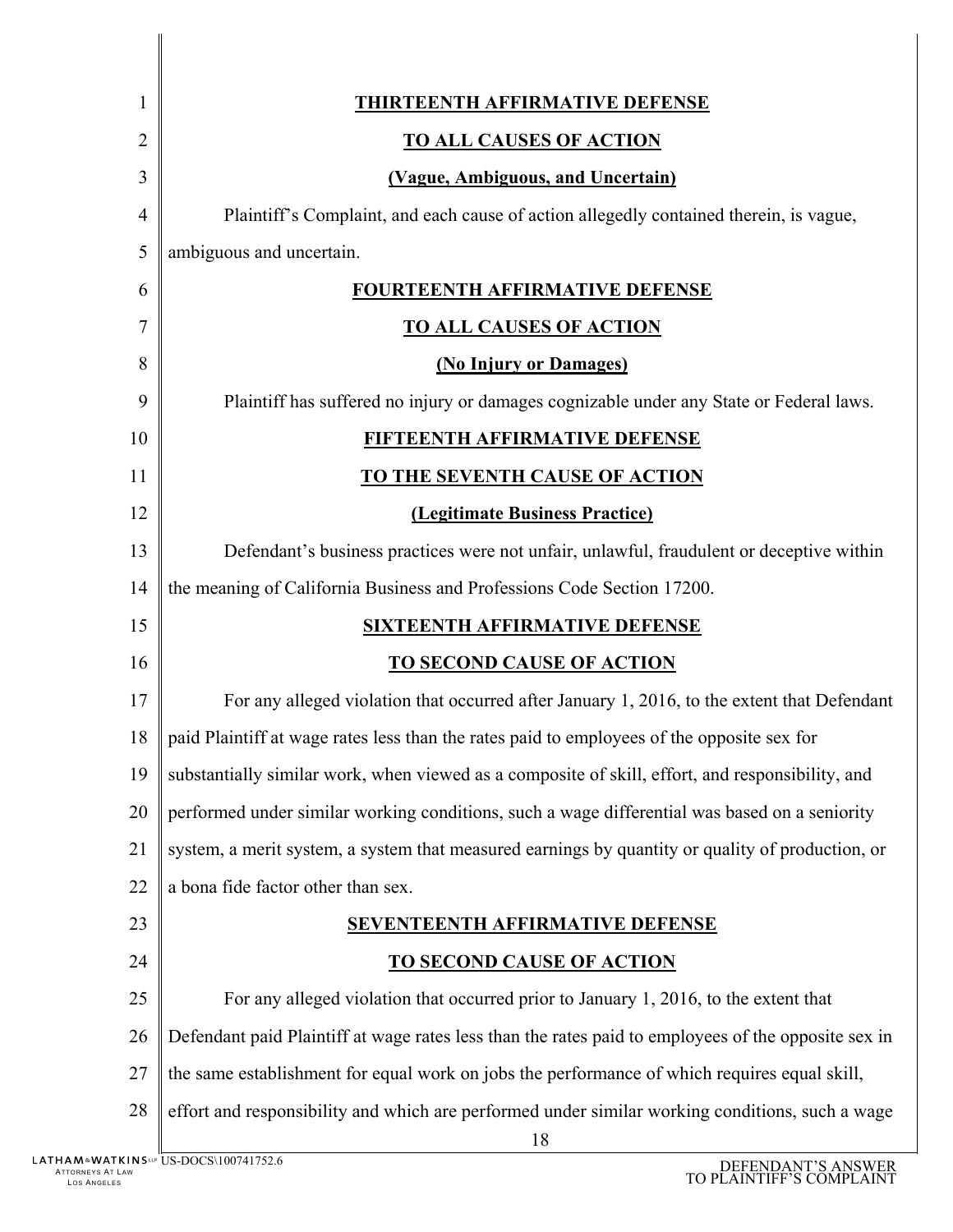| differential was based on a seniority system, a merit system, a system that measured earnings by<br>$\mathbf{1}$<br>$\overline{2}$<br>quantity or quality of production, or a bona fide factor other than sex.<br>3<br><b>EIGHTEENTH AFFIRMATIVE DEFENSE</b><br><u>TO ALL CAUSES OF ACTION</u><br>$\overline{4}$<br>5<br><b>(Reservation of Rights)</b><br>Defendant has not knowingly or intentionally waived any applicable affirmative defenses<br>6<br>7<br>and reserves the right to assert and rely on such other applicable affirmative defenses as may<br>8<br>later become available or apparent. Defendant further reserves the right to amend this answer<br>9<br>and/or these affirmative defenses accordingly and/or to delete affirmative defenses that it<br>determines are not applicable during the course of subsequent discovery. Nothing stated herein<br>10<br>constitutes a concession as to whether or not Plaintiff bears the burden of proof on any issue.<br>11<br>12<br>13<br><b>WHEREFORE, Defendant prays for judgment as follows:</b><br>That Plaintiff takes nothing by her Complaint;<br>14<br>That Plaintiff's claims against Defendant be dismissed with prejudice;<br>15<br>That Defendant be awarded costs of suit herein, including attorneys' fees; and<br>16<br>17<br>That Defendant be granted such other and further relief as may be just and proper.<br>18<br>19<br>Dated: April 25, 2018<br><b>LATHAM &amp; WATKINS LLP</b><br>20<br>21<br>By: /s/ Joseph B. Farrell<br>Joseph B. Farrell<br>22<br>Attorneys for Defendant<br>PACIFIC INVESTMENT MANAGEMENT<br>23<br>COMPANY, LLC<br>24<br>25<br>26<br>27<br>28<br>19<br>ATKINSLP US-DOCS\100741752.6<br>DEFENDANT'S ANSWER |  |  |
|-------------------------------------------------------------------------------------------------------------------------------------------------------------------------------------------------------------------------------------------------------------------------------------------------------------------------------------------------------------------------------------------------------------------------------------------------------------------------------------------------------------------------------------------------------------------------------------------------------------------------------------------------------------------------------------------------------------------------------------------------------------------------------------------------------------------------------------------------------------------------------------------------------------------------------------------------------------------------------------------------------------------------------------------------------------------------------------------------------------------------------------------------------------------------------------------------------------------------------------------------------------------------------------------------------------------------------------------------------------------------------------------------------------------------------------------------------------------------------------------------------------------------------------------------------------------------------------------------------------------------------------------------------------------------------------------------------------------------|--|--|
|                                                                                                                                                                                                                                                                                                                                                                                                                                                                                                                                                                                                                                                                                                                                                                                                                                                                                                                                                                                                                                                                                                                                                                                                                                                                                                                                                                                                                                                                                                                                                                                                                                                                                                                         |  |  |
|                                                                                                                                                                                                                                                                                                                                                                                                                                                                                                                                                                                                                                                                                                                                                                                                                                                                                                                                                                                                                                                                                                                                                                                                                                                                                                                                                                                                                                                                                                                                                                                                                                                                                                                         |  |  |
|                                                                                                                                                                                                                                                                                                                                                                                                                                                                                                                                                                                                                                                                                                                                                                                                                                                                                                                                                                                                                                                                                                                                                                                                                                                                                                                                                                                                                                                                                                                                                                                                                                                                                                                         |  |  |
|                                                                                                                                                                                                                                                                                                                                                                                                                                                                                                                                                                                                                                                                                                                                                                                                                                                                                                                                                                                                                                                                                                                                                                                                                                                                                                                                                                                                                                                                                                                                                                                                                                                                                                                         |  |  |
|                                                                                                                                                                                                                                                                                                                                                                                                                                                                                                                                                                                                                                                                                                                                                                                                                                                                                                                                                                                                                                                                                                                                                                                                                                                                                                                                                                                                                                                                                                                                                                                                                                                                                                                         |  |  |
|                                                                                                                                                                                                                                                                                                                                                                                                                                                                                                                                                                                                                                                                                                                                                                                                                                                                                                                                                                                                                                                                                                                                                                                                                                                                                                                                                                                                                                                                                                                                                                                                                                                                                                                         |  |  |
|                                                                                                                                                                                                                                                                                                                                                                                                                                                                                                                                                                                                                                                                                                                                                                                                                                                                                                                                                                                                                                                                                                                                                                                                                                                                                                                                                                                                                                                                                                                                                                                                                                                                                                                         |  |  |
|                                                                                                                                                                                                                                                                                                                                                                                                                                                                                                                                                                                                                                                                                                                                                                                                                                                                                                                                                                                                                                                                                                                                                                                                                                                                                                                                                                                                                                                                                                                                                                                                                                                                                                                         |  |  |
|                                                                                                                                                                                                                                                                                                                                                                                                                                                                                                                                                                                                                                                                                                                                                                                                                                                                                                                                                                                                                                                                                                                                                                                                                                                                                                                                                                                                                                                                                                                                                                                                                                                                                                                         |  |  |
|                                                                                                                                                                                                                                                                                                                                                                                                                                                                                                                                                                                                                                                                                                                                                                                                                                                                                                                                                                                                                                                                                                                                                                                                                                                                                                                                                                                                                                                                                                                                                                                                                                                                                                                         |  |  |
|                                                                                                                                                                                                                                                                                                                                                                                                                                                                                                                                                                                                                                                                                                                                                                                                                                                                                                                                                                                                                                                                                                                                                                                                                                                                                                                                                                                                                                                                                                                                                                                                                                                                                                                         |  |  |
|                                                                                                                                                                                                                                                                                                                                                                                                                                                                                                                                                                                                                                                                                                                                                                                                                                                                                                                                                                                                                                                                                                                                                                                                                                                                                                                                                                                                                                                                                                                                                                                                                                                                                                                         |  |  |
|                                                                                                                                                                                                                                                                                                                                                                                                                                                                                                                                                                                                                                                                                                                                                                                                                                                                                                                                                                                                                                                                                                                                                                                                                                                                                                                                                                                                                                                                                                                                                                                                                                                                                                                         |  |  |
|                                                                                                                                                                                                                                                                                                                                                                                                                                                                                                                                                                                                                                                                                                                                                                                                                                                                                                                                                                                                                                                                                                                                                                                                                                                                                                                                                                                                                                                                                                                                                                                                                                                                                                                         |  |  |
|                                                                                                                                                                                                                                                                                                                                                                                                                                                                                                                                                                                                                                                                                                                                                                                                                                                                                                                                                                                                                                                                                                                                                                                                                                                                                                                                                                                                                                                                                                                                                                                                                                                                                                                         |  |  |
|                                                                                                                                                                                                                                                                                                                                                                                                                                                                                                                                                                                                                                                                                                                                                                                                                                                                                                                                                                                                                                                                                                                                                                                                                                                                                                                                                                                                                                                                                                                                                                                                                                                                                                                         |  |  |
|                                                                                                                                                                                                                                                                                                                                                                                                                                                                                                                                                                                                                                                                                                                                                                                                                                                                                                                                                                                                                                                                                                                                                                                                                                                                                                                                                                                                                                                                                                                                                                                                                                                                                                                         |  |  |
|                                                                                                                                                                                                                                                                                                                                                                                                                                                                                                                                                                                                                                                                                                                                                                                                                                                                                                                                                                                                                                                                                                                                                                                                                                                                                                                                                                                                                                                                                                                                                                                                                                                                                                                         |  |  |
|                                                                                                                                                                                                                                                                                                                                                                                                                                                                                                                                                                                                                                                                                                                                                                                                                                                                                                                                                                                                                                                                                                                                                                                                                                                                                                                                                                                                                                                                                                                                                                                                                                                                                                                         |  |  |
|                                                                                                                                                                                                                                                                                                                                                                                                                                                                                                                                                                                                                                                                                                                                                                                                                                                                                                                                                                                                                                                                                                                                                                                                                                                                                                                                                                                                                                                                                                                                                                                                                                                                                                                         |  |  |
|                                                                                                                                                                                                                                                                                                                                                                                                                                                                                                                                                                                                                                                                                                                                                                                                                                                                                                                                                                                                                                                                                                                                                                                                                                                                                                                                                                                                                                                                                                                                                                                                                                                                                                                         |  |  |
|                                                                                                                                                                                                                                                                                                                                                                                                                                                                                                                                                                                                                                                                                                                                                                                                                                                                                                                                                                                                                                                                                                                                                                                                                                                                                                                                                                                                                                                                                                                                                                                                                                                                                                                         |  |  |
|                                                                                                                                                                                                                                                                                                                                                                                                                                                                                                                                                                                                                                                                                                                                                                                                                                                                                                                                                                                                                                                                                                                                                                                                                                                                                                                                                                                                                                                                                                                                                                                                                                                                                                                         |  |  |
|                                                                                                                                                                                                                                                                                                                                                                                                                                                                                                                                                                                                                                                                                                                                                                                                                                                                                                                                                                                                                                                                                                                                                                                                                                                                                                                                                                                                                                                                                                                                                                                                                                                                                                                         |  |  |
|                                                                                                                                                                                                                                                                                                                                                                                                                                                                                                                                                                                                                                                                                                                                                                                                                                                                                                                                                                                                                                                                                                                                                                                                                                                                                                                                                                                                                                                                                                                                                                                                                                                                                                                         |  |  |
|                                                                                                                                                                                                                                                                                                                                                                                                                                                                                                                                                                                                                                                                                                                                                                                                                                                                                                                                                                                                                                                                                                                                                                                                                                                                                                                                                                                                                                                                                                                                                                                                                                                                                                                         |  |  |
|                                                                                                                                                                                                                                                                                                                                                                                                                                                                                                                                                                                                                                                                                                                                                                                                                                                                                                                                                                                                                                                                                                                                                                                                                                                                                                                                                                                                                                                                                                                                                                                                                                                                                                                         |  |  |
|                                                                                                                                                                                                                                                                                                                                                                                                                                                                                                                                                                                                                                                                                                                                                                                                                                                                                                                                                                                                                                                                                                                                                                                                                                                                                                                                                                                                                                                                                                                                                                                                                                                                                                                         |  |  |
|                                                                                                                                                                                                                                                                                                                                                                                                                                                                                                                                                                                                                                                                                                                                                                                                                                                                                                                                                                                                                                                                                                                                                                                                                                                                                                                                                                                                                                                                                                                                                                                                                                                                                                                         |  |  |

ATTORNEYS AT LAW LOS ANGELES